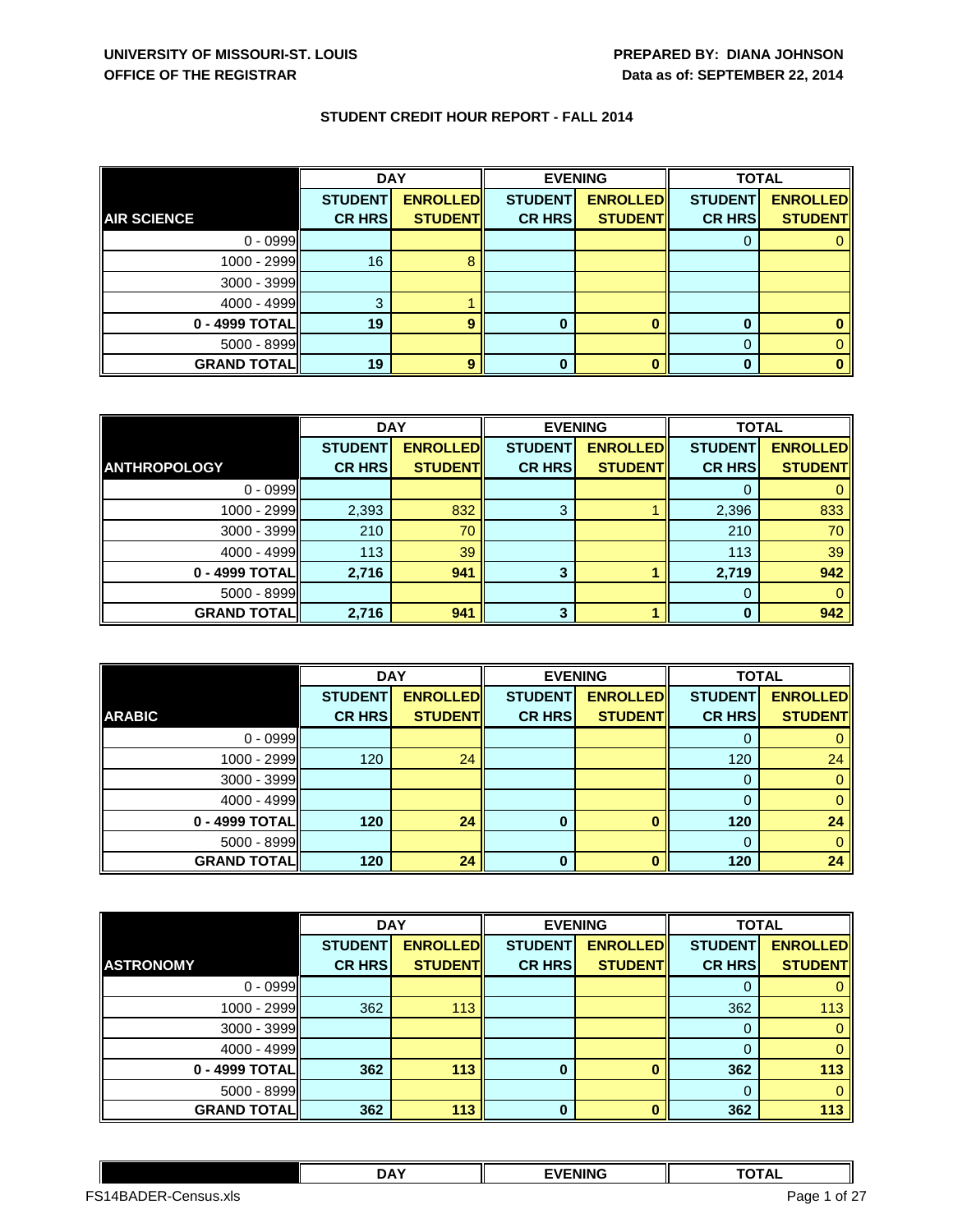|                     | <b>STUDENT</b> | <b>ENROLLED</b> | <b>STUDENT</b> | <b>ENROLLED</b> | <b>STUDENT</b> | <b>ENROLLED</b> |
|---------------------|----------------|-----------------|----------------|-----------------|----------------|-----------------|
| <b>ATM SCIENCES</b> | <b>CR HRS</b>  | <b>STUDENT</b>  | <b>CR HRS</b>  | <b>STUDENTI</b> | <b>CR HRSI</b> | <b>STUDENT</b>  |
| $0 - 0999$          |                |                 |                |                 |                |                 |
| $1000 - 2999$       | 184            | 53              |                |                 | 184            | 53              |
| $3000 - 3999$       |                |                 |                |                 |                |                 |
| $4000 - 4999$       |                |                 |                |                 |                |                 |
| 0 - 4999 TOTALI     | 184            | 53              |                |                 | 184            | 53              |
| $5000 - 8999$       |                |                 |                |                 |                |                 |
| <b>GRAND TOTALI</b> | 184            | 53              |                |                 | 184            | 53              |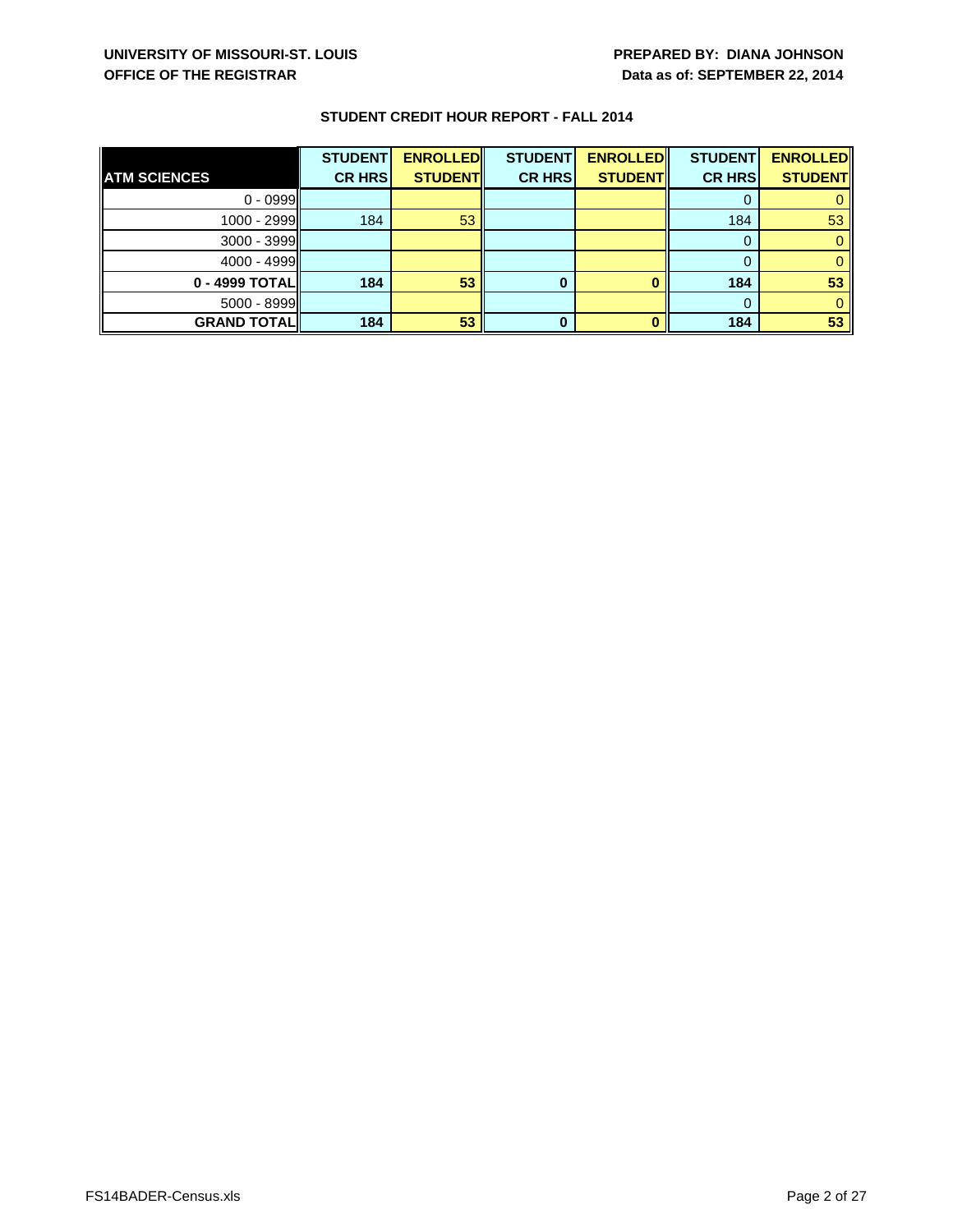| <b>DAY</b>         |                | <b>EVENING</b>  |                | <b>TOTAL</b>    |                |                 |
|--------------------|----------------|-----------------|----------------|-----------------|----------------|-----------------|
|                    | <b>STUDENT</b> | <b>ENROLLED</b> | <b>STUDENT</b> | <b>ENROLLED</b> | <b>STUDENT</b> | <b>ENROLLED</b> |
| <b>BIOLOGY</b>     | <b>CR HRS</b>  | <b>STUDENT</b>  | <b>CR HRS</b>  | <b>STUDENT</b>  | <b>CR HRS</b>  | <b>STUDENT</b>  |
| $0 - 0999$         |                |                 |                |                 |                |                 |
| 1000 - 2999        | 3,788          | 1,192           | 403            | 101             | 4,191          | 1,293           |
| $3000 - 3999$      | 156            | 52              | 189            | 63              | 345            | 115             |
| $4000 - 4999$      | 432            | 164             | 374            | 120             | 806            | 284             |
| 0 - 4999 TOTAL     | 4,376          | 1,408           | 966            | 284             | 5,342          | 1,692           |
| $5000 - 8999$      | 417            | 161             |                |                 | 417            | 161             |
| <b>GRAND TOTAL</b> | 4,793          | 1,569           | 966            | 284             | 5,759          | 1,853           |

|                    | <b>DAY</b>     |                 | <b>EVENING</b> |                 | <b>TOTAL</b>   |                 |
|--------------------|----------------|-----------------|----------------|-----------------|----------------|-----------------|
|                    | <b>STUDENT</b> | <b>ENROLLED</b> | <b>STUDENT</b> | <b>ENROLLED</b> | <b>STUDENT</b> | <b>ENROLLED</b> |
| <b>CHEMISTRY</b>   | <b>CR HRS</b>  | <b>STUDENT</b>  | <b>CR HRS</b>  | <b>STUDENT</b>  | <b>CR HRS</b>  | <b>STUDENT</b>  |
| $0 - 0999$         |                |                 |                |                 | 0              |                 |
| 1000 - 2999        | 1,966          | 511             | 502            | 151             | 2,468          | 662             |
| $3000 - 3999$      | 174            | 94              | 50             | 20              | 224            | 114             |
| $4000 - 4999$      | 100            | 55              | 233            | 80              | 333            | 135             |
| 0 - 4999 TOTAL     | 2,240          | 660             | 785            | 251             | 3,025          | 911             |
| $5000 - 8999$      | 328            | 159             |                |                 | 328            | 159             |
| <b>GRAND TOTAL</b> | 2,568          | 819             | 785            | 251             | 3,353          | 1,070           |

|                               | <b>DAY</b>     |                 | <b>EVENING</b> |                 | <b>TOTAL</b>   |                 |
|-------------------------------|----------------|-----------------|----------------|-----------------|----------------|-----------------|
|                               | <b>STUDENT</b> | <b>ENROLLED</b> | <b>STUDENT</b> | <b>ENROLLED</b> | <b>STUDENT</b> | <b>ENROLLED</b> |
| <b>CHILD ADVOCACY STUDIES</b> | <b>CR HRS</b>  | <b>STUDENT</b>  | <b>CR HRS</b>  | <b>STUDENT</b>  | <b>CR HRS</b>  | <b>STUDENT</b>  |
| $0 - 0999$                    |                |                 |                |                 | U              |                 |
| 1000 - 2999                   |                |                 |                |                 | 0              |                 |
| 3000 - 3999                   |                |                 |                |                 | 0              |                 |
| $4000 - 4999$                 | g              |                 |                |                 | 9              |                 |
| 0 - 4999 TOTAL                | 9              |                 |                |                 | 9              |                 |
| $5000 - 8999$                 |                |                 |                |                 | 0              |                 |
| <b>GRAND TOTAL</b>            | a              |                 |                |                 | 9              |                 |

|                    | <b>DAY</b>     |                 | <b>EVENING</b> |                 | <b>TOTAL</b>   |                 |
|--------------------|----------------|-----------------|----------------|-----------------|----------------|-----------------|
|                    | <b>STUDENT</b> | <b>ENROLLED</b> | <b>STUDENT</b> | <b>ENROLLED</b> | <b>STUDENT</b> | <b>ENROLLED</b> |
| <b>CHINESE</b>     | <b>CR HRS</b>  | <b>STUDENT</b>  | <b>CR HRS</b>  | <b>STUDENT</b>  | <b>CR HRS</b>  | <b>STUDENT</b>  |
| $0 - 0999$         |                |                 |                |                 | 0              |                 |
| $1000 - 2999$      | 28             |                 |                |                 | 28             |                 |
| 3000 - 3999        | 3              |                 |                |                 | 3              |                 |
| 4000 - 4999        |                |                 |                |                 | 0              |                 |
| 0 - 4999 TOTAL     | 31             |                 |                |                 | 31             |                 |
| 5000 - 8999        |                |                 |                |                 | $\Omega$       |                 |
| <b>GRAND TOTAL</b> | 31             | g               | 0              |                 | 31             | 9               |

|             | <b>DAY</b>              |  | <b>VENING</b>    |                | n                    |  |
|-------------|-------------------------|--|------------------|----------------|----------------------|--|
| <b>DEN.</b> | _EDII<br><b>ENROLLL</b> |  | <b>ENROLLEDI</b> | <b>STUDENT</b> | FDI<br><b>FNROLL</b> |  |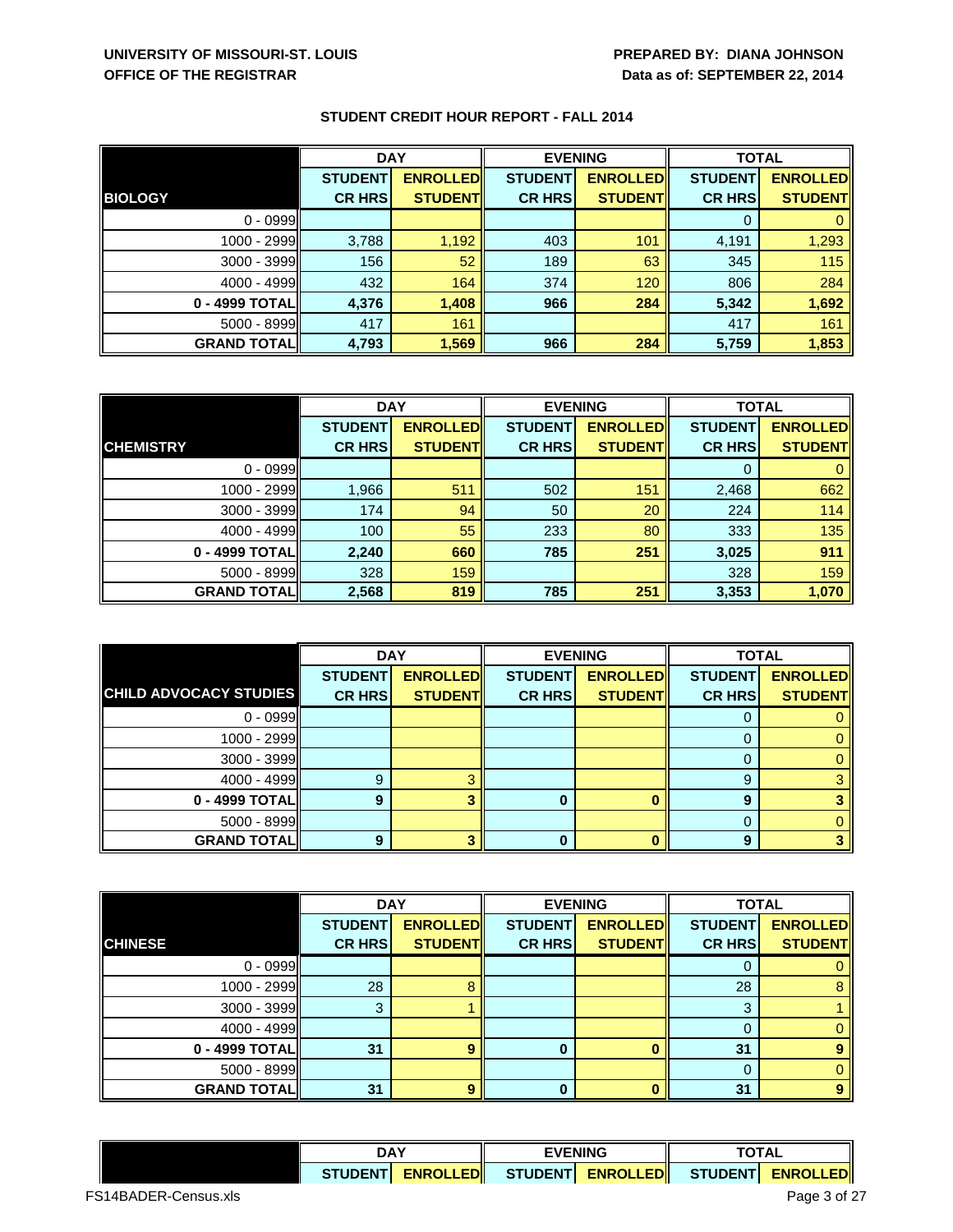| <b>COMPUTER SCIENCE</b> | <b>CR HRS</b> | <b>STUDENT</b> | <b>CR HRS</b> | <b>STUDENT</b> | <b>CR HRS</b> | <b>STUDENT</b> |
|-------------------------|---------------|----------------|---------------|----------------|---------------|----------------|
| $0 - 0999$              |               |                |               |                |               |                |
| $1000 - 2999$           | 840           | 280            | 261           | 87             | 1,101         | 367            |
| $3000 - 3999$           | 246           | 82             | 48            | 16             | 294           | 98             |
| $4000 - 4999$           | 303           | 101            | 264           | 88             | 567           | 189            |
| 0 - 4999 TOTAL          | 1,389         | 463            | 573           | 191            | 1,962         | 654            |
| $5000 - 8999$           | 156           | 52             |               |                | 156           | 52             |
| <b>GRAND TOTAL</b>      | 1,545         | 515            | 573           | 191            | 2,118         | 706            |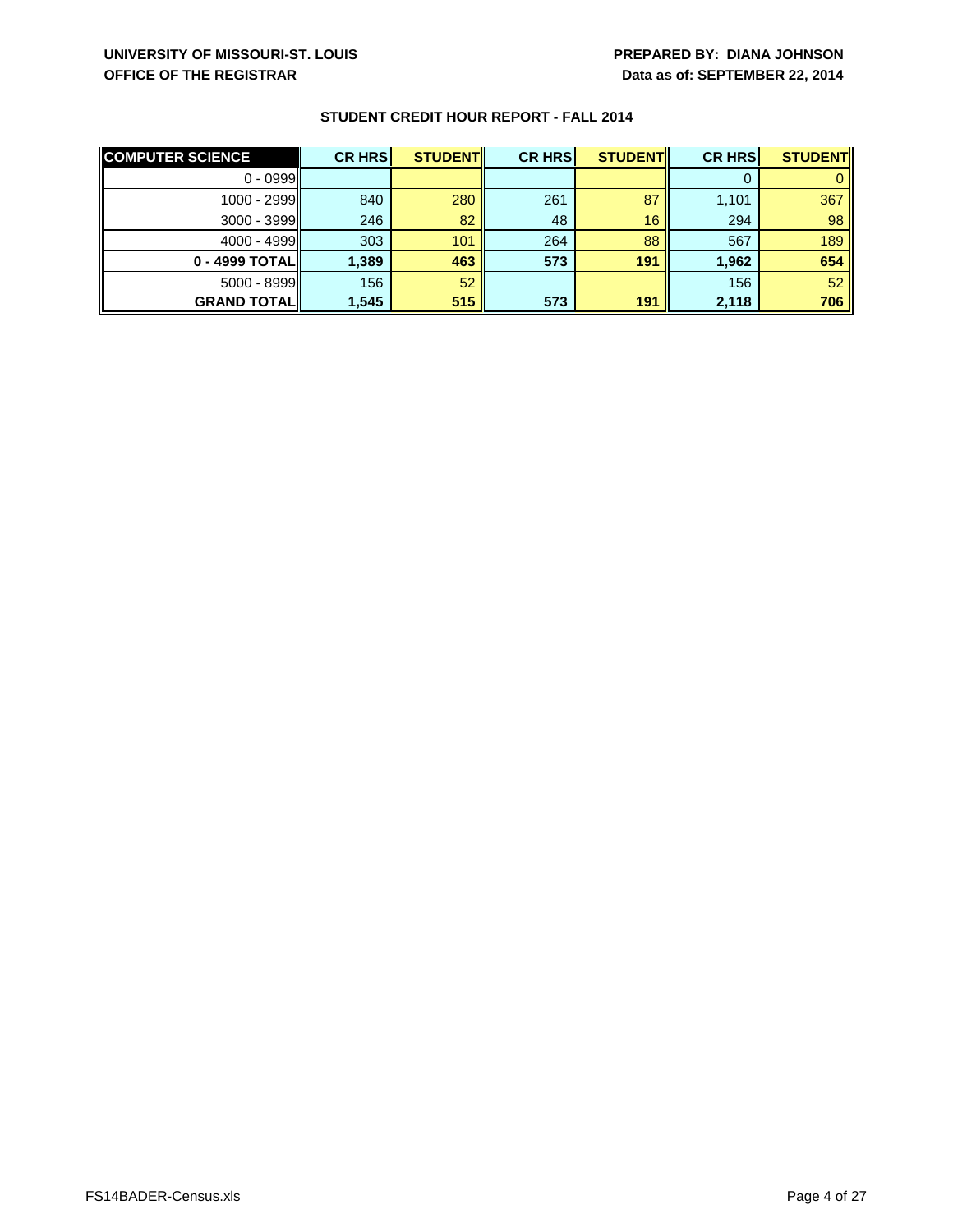|                         | <b>DAY</b>     |                 | <b>EVENING</b> |                 | <b>TOTAL</b>   |                 |
|-------------------------|----------------|-----------------|----------------|-----------------|----------------|-----------------|
|                         | <b>STUDENT</b> | <b>ENROLLED</b> | <b>STUDENT</b> | <b>ENROLLED</b> | <b>STUDENT</b> | <b>ENROLLED</b> |
| <b>CRIMINAL JUSTICE</b> | <b>CR HRS</b>  | <b>STUDENT</b>  | <b>CR HRS</b>  | <b>STUDENTI</b> | <b>CR HRS</b>  | <b>STUDENT</b>  |
| $0 - 0999$              |                |                 |                |                 | 0              |                 |
| 1000 - 2999             | 3,438          | 1,109           | 60             | 20              | 3,498          | 1,129           |
| $3000 - 3999$           | 670            | 225             | 27             | 9               | 697            | 234             |
| 4000 - 4999             | 705            | 235             |                |                 | 705            | 235             |
| 0 - 4999 TOTAL          | 4,813          | 1,569           | 87             | 29              | 4,900          | 1,598           |
| 5000 - 8999             | 326            | 102             |                |                 | 326            | 102             |
| <b>GRAND TOTAL</b>      | 5,139          | 1,671           | 87             | 29              | 5,226          | 1,700           |

|                     | <b>DAY</b>     |                 | <b>EVENING</b> |                 | <b>TOTAL</b>   |                 |
|---------------------|----------------|-----------------|----------------|-----------------|----------------|-----------------|
|                     | <b>STUDENT</b> | <b>ENROLLED</b> | <b>STUDENT</b> | <b>ENROLLED</b> | <b>STUDENT</b> | <b>ENROLLED</b> |
| <b>ECONOMICS</b>    | <b>CR HRS</b>  | <b>STUDENT</b>  | <b>CR HRS</b>  | <b>STUDENT</b>  | <b>CR HRS</b>  | <b>STUDENT</b>  |
| $0 - 0999$          |                |                 |                |                 |                |                 |
| 1000 - 2999         | 1,913          | 655             | 234            | 78              | 2,147          | 733             |
| $3000 - 3999$       | 153            | 51              | 72             | 24              | 225            | 75              |
| $4000 - 4999$       | 152            | 42              | 57             | 19              | 209            | 61              |
| 0 - 4999 TOTAL      | 2,218          | 748             | 363            | 121             | 2,581          | 869             |
| $5000 - 8999$       | 120            | 41              |                |                 | 120            | 41              |
| <b>GRAND TOTALI</b> | 2,338          | 789             | 363            | 121             | 2,701          | 910             |

|                    | <b>DAY</b>     |                 | <b>EVENING</b> |                 | <b>TOTAL</b>   |                 |
|--------------------|----------------|-----------------|----------------|-----------------|----------------|-----------------|
|                    | <b>STUDENT</b> | <b>ENROLLED</b> | <b>STUDENT</b> | <b>ENROLLED</b> | <b>STUDENT</b> | <b>ENROLLED</b> |
| <b>ENGLISH</b>     | <b>CR HRS</b>  | <b>STUDENT</b>  | <b>CR HRS</b>  | <b>STUDENT</b>  | <b>CR HRS</b>  | <b>STUDENT</b>  |
| $0 - 0999$         |                |                 |                |                 | 0              |                 |
| 1000 - 2999        | 1,628          | 546             | 81             | 27              | 1,709          | 573             |
| 3000 - 3999        | 3,329          | 1,110           | 267            | 89              | 3,596          | 1,199           |
| 4000 - 4999        | 561            | 187             | 63             | 21              | 624            | 208             |
| 0 - 4999 TOTAL     | 5,518          | 1,843           | 411            | 137             | 5,929          | 1,980           |
| $5000 - 8999$      | 398            | 133             |                |                 | 398            | 133             |
| <b>GRAND TOTAL</b> | 5,916          | 1,976           | 411            | 137             | 6,327          | 2,113           |

|                             | <b>DAY</b>     |                 | <b>EVENING</b> |                 | <b>TOTAL</b>   |                 |
|-----------------------------|----------------|-----------------|----------------|-----------------|----------------|-----------------|
| <b>ENGLISH FOR ACADEMIC</b> | <b>STUDENT</b> | <b>ENROLLED</b> | <b>STUDENT</b> | <b>ENROLLED</b> | <b>STUDENT</b> | <b>ENROLLED</b> |
| <b>PURPOSES</b>             | <b>CR HRS</b>  | <b>STUDENT</b>  | <b>CR HRS</b>  | <b>STUDENT</b>  | <b>CR HRS</b>  | <b>STUDENT</b>  |
| $0 - 0999$                  |                |                 |                |                 | 0              |                 |
| $1000 - 2999$               |                |                 |                |                 | 0              |                 |
| $3000 - 3999$               | 81             | 27              |                |                 | 81             | 27              |
| $4000 - 4999$               | 333            | 111             |                |                 | 333            | 111             |
| 0 - 4999 TOTAL              | 414            | 138             | 0              |                 | 414            | 138             |
| 5000 - 8999                 | 8              | 6               |                |                 | 8              | 6               |
| <b>GRAND TOTALI</b>         | 422            | 144             | $\bf{0}$       |                 | 422            | 144             |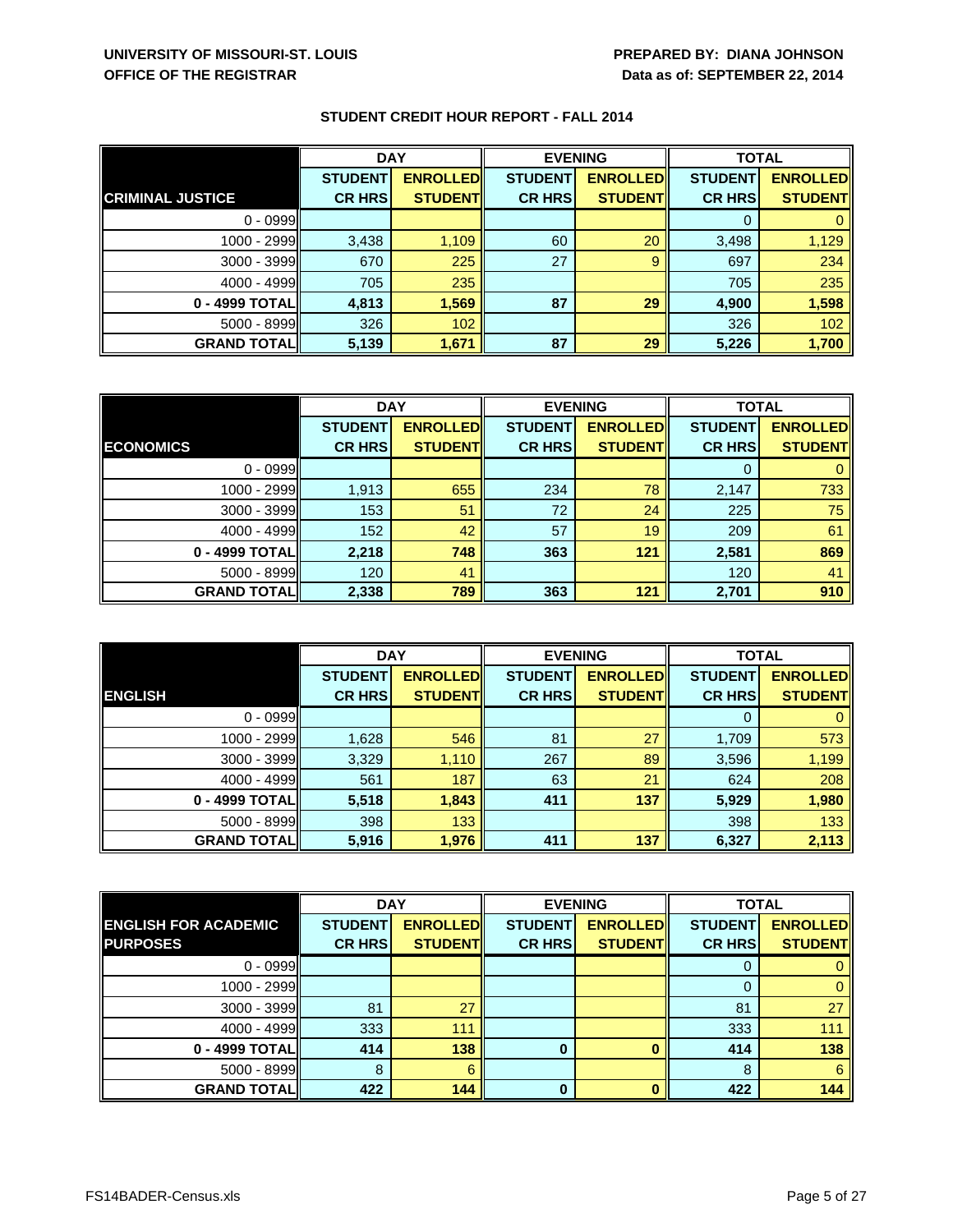|                         | <b>DAY</b>     |                 |                | <b>EVENING</b>  |                | <b>TOTAL</b>    |  |
|-------------------------|----------------|-----------------|----------------|-----------------|----------------|-----------------|--|
|                         | <b>STUDENT</b> | <b>ENROLLED</b> | <b>STUDENT</b> | <b>ENROLLED</b> | <b>STUDENT</b> | <b>ENROLLED</b> |  |
| <b>FOREIGN LANGUAGE</b> | <b>CR HRS</b>  | <b>STUDENT</b>  | <b>CR HRS</b>  | <b>STUDENTI</b> | <b>CR HRS</b>  | <b>STUDENT</b>  |  |
| $0 - 0999$              |                |                 |                |                 |                |                 |  |
| 1000 - 2999             | 134            | 38              |                |                 | 134            | 38              |  |
| $3000 - 3999$           |                |                 |                |                 | 0              |                 |  |
| 4000 - 4999             |                |                 |                |                 |                |                 |  |
| 0 - 4999 TOTAL          | 135            | 39              | 0              |                 | 135            | 39              |  |
| $5000 - 8999$           |                |                 |                |                 | 0              |                 |  |
| <b>GRAND TOTAL</b>      | 135            | 39              | 0              |                 | 135            | 39              |  |

|                    | <b>DAY</b>     |                 | <b>EVENING</b> |                 | <b>TOTAL</b>   |                 |
|--------------------|----------------|-----------------|----------------|-----------------|----------------|-----------------|
|                    | <b>STUDENT</b> | <b>ENROLLED</b> | <b>STUDENT</b> | <b>ENROLLED</b> | <b>STUDENT</b> | <b>ENROLLED</b> |
| <b>FRENCH</b>      | <b>CR HRS</b>  | <b>STUDENT</b>  | <b>CR HRS</b>  | <b>STUDENT</b>  | <b>CR HRS</b>  | <b>STUDENT</b>  |
| $0 - 0999$         |                |                 |                |                 |                |                 |
| $1000 - 2999$      | 531            | 131             |                |                 | 531            | 131             |
| 3000 - 3999        | 54             | 18              |                |                 | 54             | 18              |
| 4000 - 4999        | 15             | 5               |                |                 | 15             | 5               |
| 0 - 4999 TOTAL     | 600            | 154             | 0              |                 | 600            | 154             |
| $5000 - 8999$      | 9              |                 |                |                 | 9              |                 |
| <b>GRAND TOTAL</b> | 609            | 157             | $\bf{0}$       |                 | 609            | 157             |

|                    | <b>DAY</b>     |                 | <b>EVENING</b> |                 | <b>TOTAL</b>   |                 |
|--------------------|----------------|-----------------|----------------|-----------------|----------------|-----------------|
|                    | <b>STUDENT</b> | <b>ENROLLED</b> | <b>STUDENT</b> | <b>ENROLLED</b> | <b>STUDENT</b> | <b>ENROLLED</b> |
| <b>GEOGRAPHY</b>   | <b>CR HRS</b>  | <b>STUDENT</b>  | <b>CR HRS</b>  | <b>STUDENT</b>  | <b>CR HRS</b>  | <b>STUDENT</b>  |
| $0 - 0999$         |                |                 |                |                 | 0              |                 |
| 1000 - 2999        |                |                 |                |                 | 0              |                 |
| $3000 - 3999$      |                |                 |                |                 | 0              |                 |
| $4000 - 4999$      |                |                 |                |                 | 0              |                 |
| 0 - 4999 TOTAL     |                |                 | o              |                 | 0              |                 |
| $5000 - 8999$      |                |                 |                |                 | 0              |                 |
| <b>GRAND TOTAL</b> |                |                 |                |                 | 0              |                 |

|                    | <b>DAY</b>     |                 | <b>EVENING</b> |                 | <b>TOTAL</b>   |                 |
|--------------------|----------------|-----------------|----------------|-----------------|----------------|-----------------|
|                    | <b>STUDENT</b> | <b>ENROLLED</b> | <b>STUDENT</b> | <b>ENROLLED</b> | <b>STUDENT</b> | <b>ENROLLED</b> |
| <b>GEOLOGY</b>     | <b>CR HRS</b>  | <b>STUDENTI</b> | <b>CR HRS</b>  | <b>STUDENT</b>  | <b>CR HRS</b>  | <b>STUDENT</b>  |
| $0 - 0999$         |                |                 |                |                 | 0              |                 |
| $1000 - 2999$      | 515            | 163             | 86             | 27              | 601            | 190             |
| $3000 - 3999$      |                |                 |                |                 | 0              |                 |
| $4000 - 4999$      |                |                 |                |                 | 0              |                 |
| 0 - 4999 TOTAL     | 515            | 163             | 86             | 27              | 601            | 190             |
| 5000 - 8999        |                |                 |                |                 | 0              |                 |
| <b>GRAND TOTAL</b> | 515            | 163             | 86             | 27              | 601            | 190             |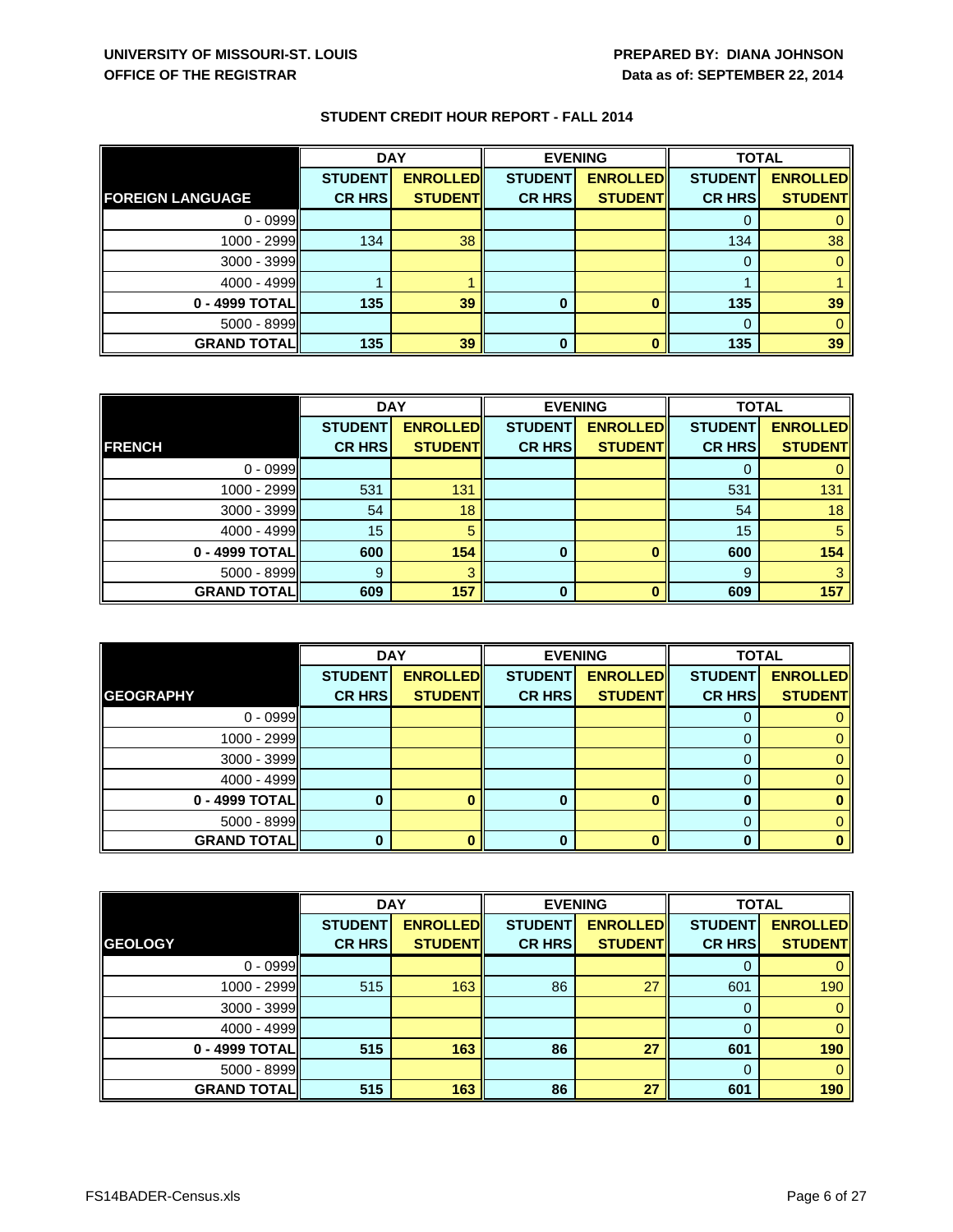|                    | <b>DAY</b>     |                 | <b>EVENING</b> |                 | <b>TOTAL</b>   |                 |
|--------------------|----------------|-----------------|----------------|-----------------|----------------|-----------------|
|                    | <b>STUDENT</b> | <b>ENROLLED</b> | <b>STUDENT</b> | <b>ENROLLED</b> | <b>STUDENT</b> | <b>ENROLLED</b> |
| <b>GERMAN</b>      | <b>CR HRS</b>  | <b>STUDENT</b>  | <b>CR HRS</b>  | <b>STUDENT</b>  | <b>CR HRS</b>  | <b>STUDENT</b>  |
| $0 - 0999$         |                |                 |                |                 | O              |                 |
| 1000 - 2999        | 185            | 49              |                |                 | 185            | 49              |
| $3000 - 3999$      | 18             | 6               |                |                 | 18             | 6               |
| 4000 - 4999        | 3              |                 |                |                 | 3              |                 |
| 0 - 4999 TOTAL     | 206            | 56              |                |                 | 206            | 56              |
| 5000 - 8999        |                |                 |                |                 | 0              |                 |
| <b>GRAND TOTAL</b> | 206            | 56              | $\bf{0}$       |                 | 206            | 56              |

|                    | <b>DAY</b>     |                 | <b>EVENING</b> |                 | <b>TOTAL</b>   |                 |
|--------------------|----------------|-----------------|----------------|-----------------|----------------|-----------------|
|                    | <b>STUDENT</b> | <b>ENROLLED</b> | <b>STUDENT</b> | <b>ENROLLED</b> | <b>STUDENT</b> | <b>ENROLLED</b> |
| <b>GERONTOLOGY</b> | <b>CR HRS</b>  | <b>STUDENT</b>  | <b>CR HRS</b>  | <b>STUDENT</b>  | <b>CR HRS</b>  | <b>STUDENT</b>  |
| $0 - 0999$         |                |                 |                |                 |                |                 |
| $1000 - 2999$      | 18             | 6               | 3              |                 | 21             |                 |
| 3000 - 3999        |                |                 |                |                 | O              |                 |
| 4000 - 4999        | 6              |                 |                |                 | 6              |                 |
| 0 - 4999 TOTAL     | 24             |                 | 3              |                 | 27             |                 |
| 5000 - 8999        | 213            | 71              |                |                 | 213            | 71              |
| <b>GRAND TOTAL</b> | 237            | 79              | 3              |                 | 240            | 80              |

|                             | <b>DAY</b>     |                 | <b>EVENING</b> |                 | <b>TOTAL</b>   |                 |
|-----------------------------|----------------|-----------------|----------------|-----------------|----------------|-----------------|
|                             | <b>STUDENT</b> | <b>ENROLLED</b> | <b>STUDENT</b> | <b>ENROLLED</b> | <b>STUDENT</b> | <b>ENROLLED</b> |
| <b>GREEK ANCIENT/MODERN</b> | <b>CR HRS</b>  | <b>STUDENT</b>  | <b>CR HRS</b>  | <b>STUDENT</b>  | <b>CR HRS</b>  | <b>STUDENT</b>  |
| $0 - 0999$                  |                |                 |                |                 |                |                 |
| 1000 - 2999                 | 5              |                 |                |                 | 5              |                 |
| 3000 - 3999                 |                |                 |                |                 | 0              |                 |
| 4000 - 4999                 |                |                 |                |                 |                |                 |
| 0 - 4999 TOTAL              |                |                 |                |                 | 5              |                 |
| 5000 - 8999                 |                |                 |                |                 | 0              |                 |
| <b>GRAND TOTAL</b>          |                |                 |                |                 | г,             |                 |

|                    | <b>DAY</b>     |                 | <b>EVENING</b> |                  | <b>TOTAL</b>   |                 |
|--------------------|----------------|-----------------|----------------|------------------|----------------|-----------------|
|                    | <b>STUDENT</b> | <b>ENROLLED</b> | <b>STUDENT</b> | <b>ENROLLEDI</b> | <b>STUDENT</b> | <b>ENROLLED</b> |
| <b>HISTORY</b>     | <b>CR HRS</b>  | <b>STUDENT</b>  | <b>CR HRS</b>  | <b>STUDENTI</b>  | <b>CR HRS</b>  | <b>STUDENT</b>  |
| $0 - 0999$         |                |                 |                |                  | 0              |                 |
| 1000 - 2999        | 1,736          | 557             |                |                  | 1,736          | 557             |
| 3000 - 3999        | 165            | 55              | 6              |                  | 171            | 57              |
| $4000 - 4999$      | 203            | 52              |                |                  | 203            | 52              |
| 0 - 4999 TOTALI    | 2,104          | 664             | 6              | ≘                | 2,110          | 666             |
| 5000 - 8999        | 241            | 77              |                |                  | 241            | 77              |
| <b>GRAND TOTAL</b> | 2,345          | 741             | 6              |                  | 2,351          | 743             |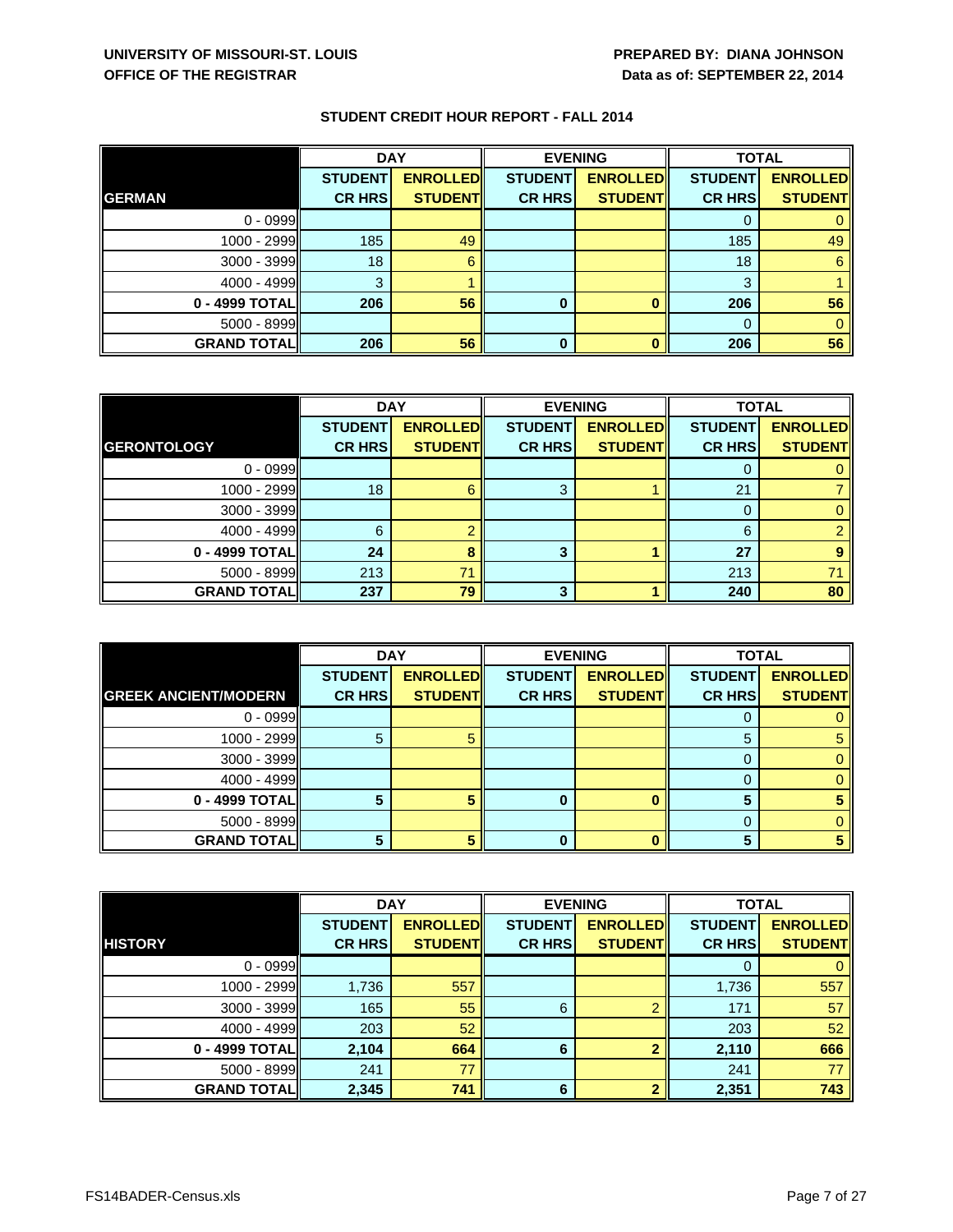|                    | <b>DAY</b>     |                 | <b>EVENING</b> |                 | <b>TOTAL</b>   |                 |
|--------------------|----------------|-----------------|----------------|-----------------|----------------|-----------------|
|                    | <b>STUDENT</b> | <b>ENROLLED</b> | <b>STUDENT</b> | <b>ENROLLED</b> | <b>STUDENT</b> | <b>ENROLLED</b> |
| <b>HONORS</b>      | <b>CR HRS</b>  | <b>STUDENT</b>  | <b>CR HRS</b>  | <b>STUDENTI</b> | <b>CR HRS</b>  | <b>STUDENT</b>  |
| $0 - 0999$         |                |                 |                |                 | 0              |                 |
| $1000 - 2999$      | 1,410          | 470             | 39             | 13              | 1,449          | 483             |
| $3000 - 3999$      | 573            | 191             |                |                 | 573            | 191             |
| 4000 - 4999        | 151            | 86              |                |                 | 151            | 86              |
| 0 - 4999 TOTALI    | 2,134          | 747             | 39             | 13              | 2,173          | 760             |
| $5000 - 8999$      |                |                 |                |                 | 0              |                 |
| <b>GRAND TOTAL</b> | 2,134          | 747             | 39             | 13              | 2,173          | 760             |

|                          | <b>DAY</b>     |                 | <b>EVENING</b> |                 | <b>TOTAL</b>   |                 |
|--------------------------|----------------|-----------------|----------------|-----------------|----------------|-----------------|
|                          | <b>STUDENT</b> | <b>ENROLLED</b> | <b>STUDENT</b> | <b>ENROLLED</b> | <b>STUDENT</b> | <b>ENROLLED</b> |
| <b>INTERDISCIPLINARY</b> | <b>CR HRS</b>  | <b>STUDENT</b>  | <b>CR HRS</b>  | <b>STUDENT</b>  | <b>CR HRS</b>  | <b>STUDENT</b>  |
| $0 - 0999$               |                |                 |                |                 |                |                 |
| $1000 - 2999$            | 419            | 326             |                |                 | 419            | 326             |
| $3000 - 3999$            |                |                 |                |                 |                |                 |
| 4000 - 4999              |                |                 |                |                 |                |                 |
| 0 - 4999 TOTAL           | 419            | 326             | $\bf{0}$       |                 | 419            | 326             |
| 5000 - 8999              |                |                 |                |                 |                |                 |
| <b>GRAND TOTALI</b>      | 419            | 326             | $\bf{0}$       |                 | 419            | 326             |

|                    | <b>DAY</b>     |                 | <b>EVENING</b> |                 | <b>TOTAL</b>   |                 |
|--------------------|----------------|-----------------|----------------|-----------------|----------------|-----------------|
|                    | <b>STUDENT</b> | <b>ENROLLED</b> | <b>STUDENT</b> | <b>ENROLLED</b> | <b>STUDENT</b> | <b>ENROLLED</b> |
| <b>ITALIAN</b>     | <b>CR HRS</b>  | <b>STUDENT</b>  | <b>CR HRS</b>  | <b>STUDENT</b>  | <b>CR HRS</b>  | <b>STUDENT</b>  |
| $0 - 0999$         |                |                 |                |                 |                |                 |
| 1000 - 2999        |                |                 |                |                 |                |                 |
| $3000 - 3999$      |                |                 |                |                 | 0              |                 |
| 4000 - 4999        |                |                 |                |                 | 0              |                 |
| 0 - 4999 TOTAL     |                |                 |                |                 | 0              |                 |
| 5000 - 8999        |                |                 |                |                 | 0              |                 |
| <b>GRAND TOTAL</b> |                |                 |                |                 | ŋ              |                 |

|                    | <b>DAY</b>     |                 | <b>EVENING</b> |                 | <b>TOTAL</b>   |                 |
|--------------------|----------------|-----------------|----------------|-----------------|----------------|-----------------|
|                    | <b>STUDENT</b> | <b>ENROLLED</b> | <b>STUDENT</b> | <b>ENROLLED</b> | <b>STUDENT</b> | <b>ENROLLED</b> |
| <b>JAPANESE</b>    | <b>CR HRS</b>  | <b>STUDENTI</b> | <b>CR HRS</b>  | <b>STUDENT</b>  | <b>CR HRS</b>  | <b>STUDENT</b>  |
| $0 - 0999$         |                |                 |                |                 | O              |                 |
| 1000 - 2999        | 327            | 73              |                |                 | 327            | 73              |
| 3000 - 3999        | 21             |                 |                |                 | 21             |                 |
| $4000 - 4999$      | 19             |                 |                |                 | 19             |                 |
| 0 - 4999 TOTAL     | 367            | 87              | $\bf{0}$       |                 | 367            | 87              |
| 5000 - 8999        |                |                 |                |                 | $\Omega$       |                 |
| <b>GRAND TOTAL</b> | 367            | 87              | 0              |                 | 367            | 87              |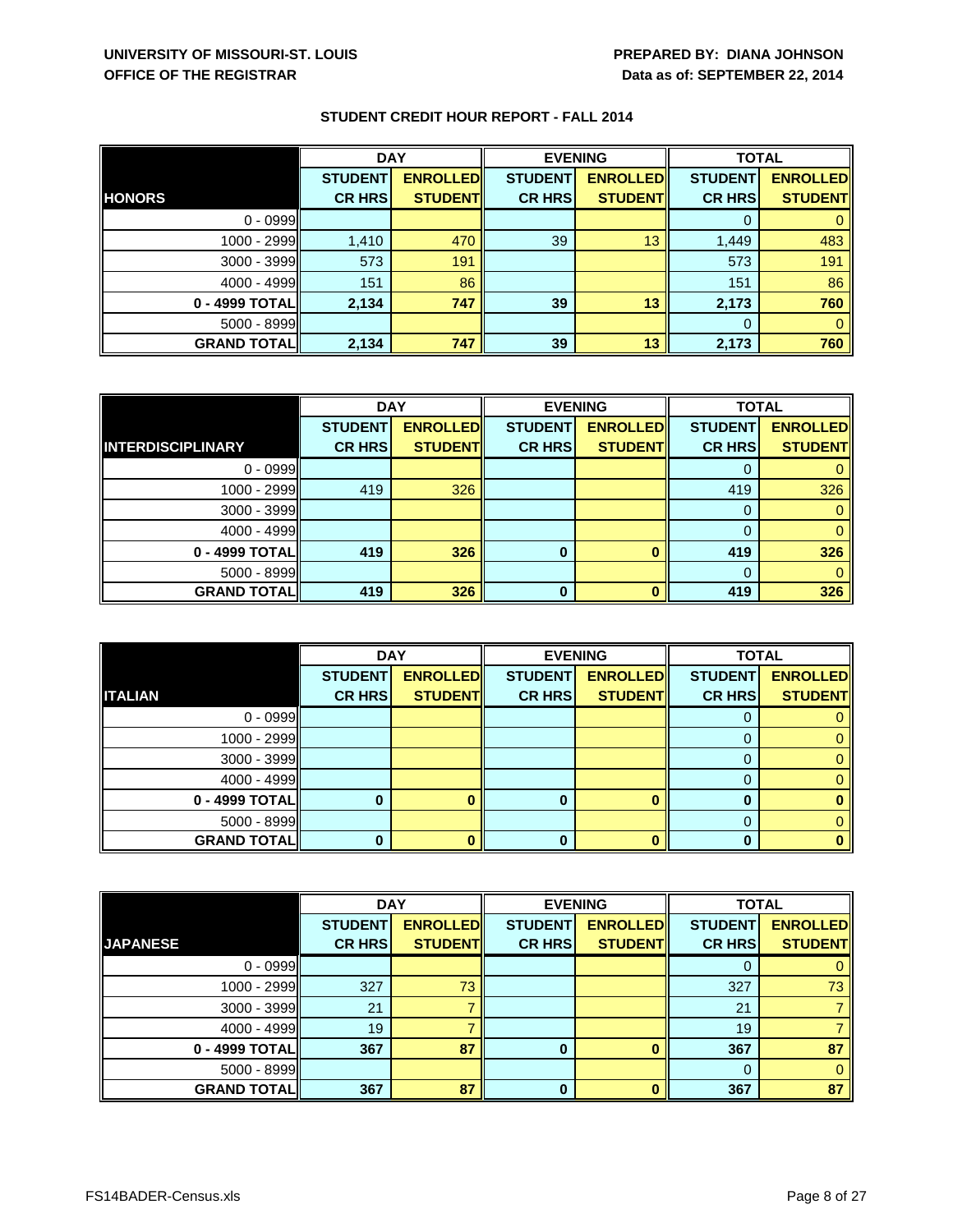|                    | <b>DAY</b>     |                 | <b>EVENING</b> |                 | <b>TOTAL</b>   |                 |
|--------------------|----------------|-----------------|----------------|-----------------|----------------|-----------------|
|                    | <b>STUDENT</b> | <b>ENROLLED</b> | <b>STUDENT</b> | <b>ENROLLED</b> | <b>STUDENT</b> | <b>ENROLLED</b> |
| <b>LATIN</b>       | <b>CR HRS</b>  | <b>STUDENT</b>  | <b>CR HRS</b>  | <b>STUDENTI</b> | <b>CR HRS</b>  | <b>STUDENT</b>  |
| $0 - 0999$         |                |                 |                |                 | O              |                 |
| 1000 - 2999        | 48             | 18              |                |                 | 48             | 18              |
| $3000 - 3999$      |                |                 |                |                 | 0              |                 |
| 4000 - 4999        |                |                 |                |                 | 0              |                 |
| 0 - 4999 TOTAL     | 48             | 18              | 0              |                 | 48             | 18              |
| $5000 - 8999$      |                |                 |                |                 | $\Omega$       |                 |
| <b>GRAND TOTAL</b> | 48             | 18              | 0              |                 | 48             | 18              |

|                     | <b>DAY</b>     |                 | <b>EVENING</b> |                 | <b>TOTAL</b>   |                 |
|---------------------|----------------|-----------------|----------------|-----------------|----------------|-----------------|
|                     | <b>STUDENT</b> | <b>ENROLLED</b> | <b>STUDENT</b> | <b>ENROLLED</b> | <b>STUDENT</b> | <b>ENROLLED</b> |
| <b>IMATHEMATICS</b> | <b>CR HRS</b>  | <b>STUDENT</b>  | <b>CR HRS</b>  | <b>STUDENT</b>  | <b>CR HRS</b>  | <b>STUDENT</b>  |
| $0 - 0999$          | 186            | 62              | 75             | 25              | 261            | 87              |
| 1000 - 2999         | 5,049          | 1,568           | 1,628          | 491             | 6,677          | 2,059           |
| $3000 - 3999$       | 27             | 9               | 111            | 37              | 138            | 46              |
| 4000 - 4999         | 330            | 110             | 87             | 29              | 417            | 139             |
| 0 - 4999 TOTAL      | 5,592          | 1,749           | 1,901          | 582             | 7,493          | 2,331           |
| $5000 - 8999$       | 79             | 30              |                |                 | 79             | 30              |
| <b>GRAND TOTAL</b>  | 5,671          | 1,779           | 1,901          | 582             | 7,572          | 2,361           |

|                               | <b>DAY</b>     |                 | <b>EVENING</b> |                 | <b>TOTAL</b>   |                 |
|-------------------------------|----------------|-----------------|----------------|-----------------|----------------|-----------------|
| <b>MILITARY &amp; VETERAN</b> | <b>STUDENT</b> | <b>ENROLLED</b> | <b>STUDENT</b> | <b>ENROLLED</b> | <b>STUDENT</b> | <b>ENROLLED</b> |
| <b>STUDIES</b>                | <b>CR HRS</b>  | <b>STUDENT</b>  | <b>CR HRS</b>  | <b>STUDENT</b>  | <b>CR HRS</b>  | <b>STUDENT</b>  |
| $0 - 0999$                    |                |                 |                |                 | 0              |                 |
| 1000 - 2999                   | 12             | Б               |                |                 | 12             | 6               |
| 3000 - 3999                   |                |                 |                |                 | 0              |                 |
| $4000 - 4999$                 |                |                 |                |                 | 0              |                 |
| 0 - 4999 TOTAL                | 12             |                 | $\Omega$       | n               | 12             |                 |
| $5000 - 8999$                 |                |                 |                |                 | 0              |                 |
| <b>GRAND TOTAL</b>            | 12             |                 |                | Λ               | 12             |                 |

|                         | <b>DAY</b>     |                 |                | <b>EVENING</b>  | <b>TOTAL</b>   |                 |
|-------------------------|----------------|-----------------|----------------|-----------------|----------------|-----------------|
|                         | <b>STUDENT</b> | <b>ENROLLED</b> | <b>STUDENT</b> | <b>ENROLLED</b> | <b>STUDENT</b> | <b>ENROLLED</b> |
| <b>MILITARY SCIENCE</b> | <b>CR HRS</b>  | <b>STUDENT</b>  | <b>CR HRS</b>  | <b>STUDENTI</b> | <b>CR HRS</b>  | <b>STUDENT</b>  |
| $0 - 0999$              |                |                 |                |                 |                |                 |
| 1000 - 2999             | 27             | 9               |                |                 | 27             | 9               |
| 3000 - 3999             | 15             |                 |                |                 | 15             | 5               |
| $4000 - 4999$           | 3              |                 |                |                 | 3              |                 |
| 0 - 4999 TOTAL          | 45             | 15              | 0              |                 | 45             | 15              |
| 5000 - 8999             |                |                 |                |                 |                | 0               |
| <b>GRAND TOTALI</b>     | 45             | 15              | 0              |                 | 45             | 15              |

|                    | <b>DAY</b>     |                  | <b>EVENING</b> |                     | <b>TOTAL</b>   |                  |
|--------------------|----------------|------------------|----------------|---------------------|----------------|------------------|
|                    | <b>STUDENT</b> | <b>ENROLLEDI</b> |                | STUDENTI ENROLLEDII |                | STUDENT ENROLLED |
| <b>IPHILOSOPHY</b> | <b>CR HRSI</b> | <b>STUDENTI</b>  | <b>CR HRSI</b> | <b>STUDENTI</b>     | <b>CR HRSI</b> | <b>STUDENT</b>   |
| ာ - 0999ll         |                |                  |                |                     |                |                  |

FS14BADER-Census.xls Page 9 of 27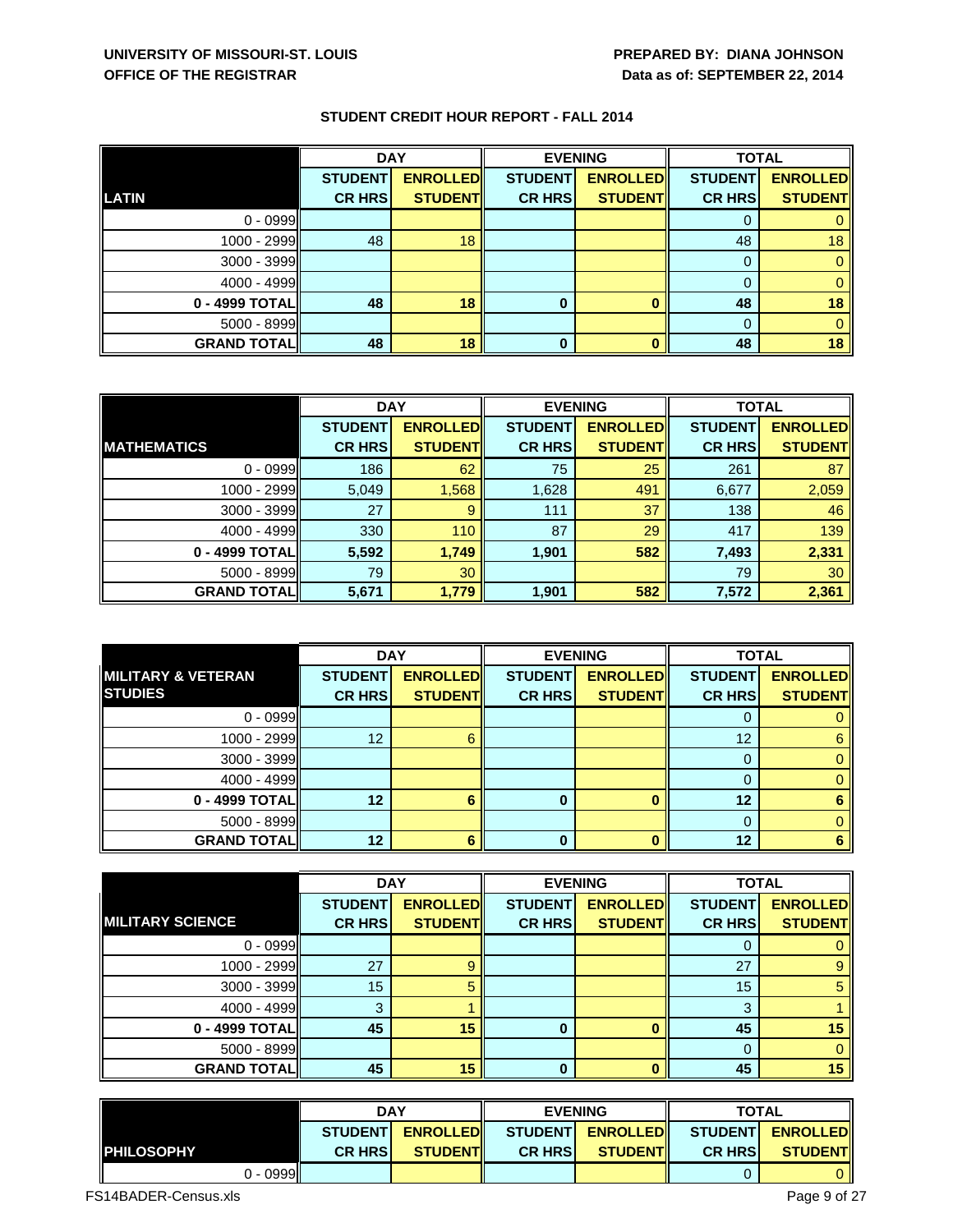# **UNIVERSITY OF MISSOURI-ST. LOUIS PREPARED BY: DIANA JOHNSON OFFICE OF THE REGISTRAR DATA BE ALSO SEPTEMBER 22, 2014**

| 1000 - 2999        | 2,415 | 805   | 99 | 33 | 2,514 | 838   |
|--------------------|-------|-------|----|----|-------|-------|
| $3000 - 3999$      | 405   | 135   |    |    | 405   | 135   |
| $4000 - 4999$      | 129   | 43    |    |    | 129   | 43'   |
| 0 - 4999 TOTALII   | 2,949 | 983   | 99 | 33 | 3,048 | 1,016 |
| $5000 - 8999$      | 138   | 46    |    |    | 138   | 46    |
| <b>GRAND TOTAL</b> | 3,087 | 1,029 | 99 | 33 | 3,186 | 1,062 |

|                    | <b>DAY</b>     |                 | <b>EVENING</b> |                 | <b>TOTAL</b>   |                 |
|--------------------|----------------|-----------------|----------------|-----------------|----------------|-----------------|
|                    | <b>STUDENT</b> | <b>ENROLLED</b> | <b>STUDENT</b> | <b>ENROLLED</b> | <b>STUDENT</b> | <b>ENROLLED</b> |
| <b>PHYSICS</b>     | <b>CR HRS</b>  | <b>STUDENT</b>  | <b>CR HRS</b>  | <b>STUDENT</b>  | <b>CR HRS</b>  | <b>STUDENT</b>  |
| $0 - 0999$         |                |                 |                |                 | 0              |                 |
| 1000 - 2999        | 935            | 239             | 342            | 74              | 1,277          | 313             |
| 3000 - 3999        | 117            | 40              |                |                 | 117            | 40              |
| $4000 - 4999$      | 85             | 29              | 30             | 10              | 115            | 39              |
| 0 - 4999 TOTAL     | 1,137          | 308             | 372            | 84              | 1,509          | 392             |
| 5000 - 8999        | 138            | 41              |                |                 | 138            | 41              |
| <b>GRAND TOTAL</b> | 1,275          | 349             | 372            | 84              | 1,647          | 433             |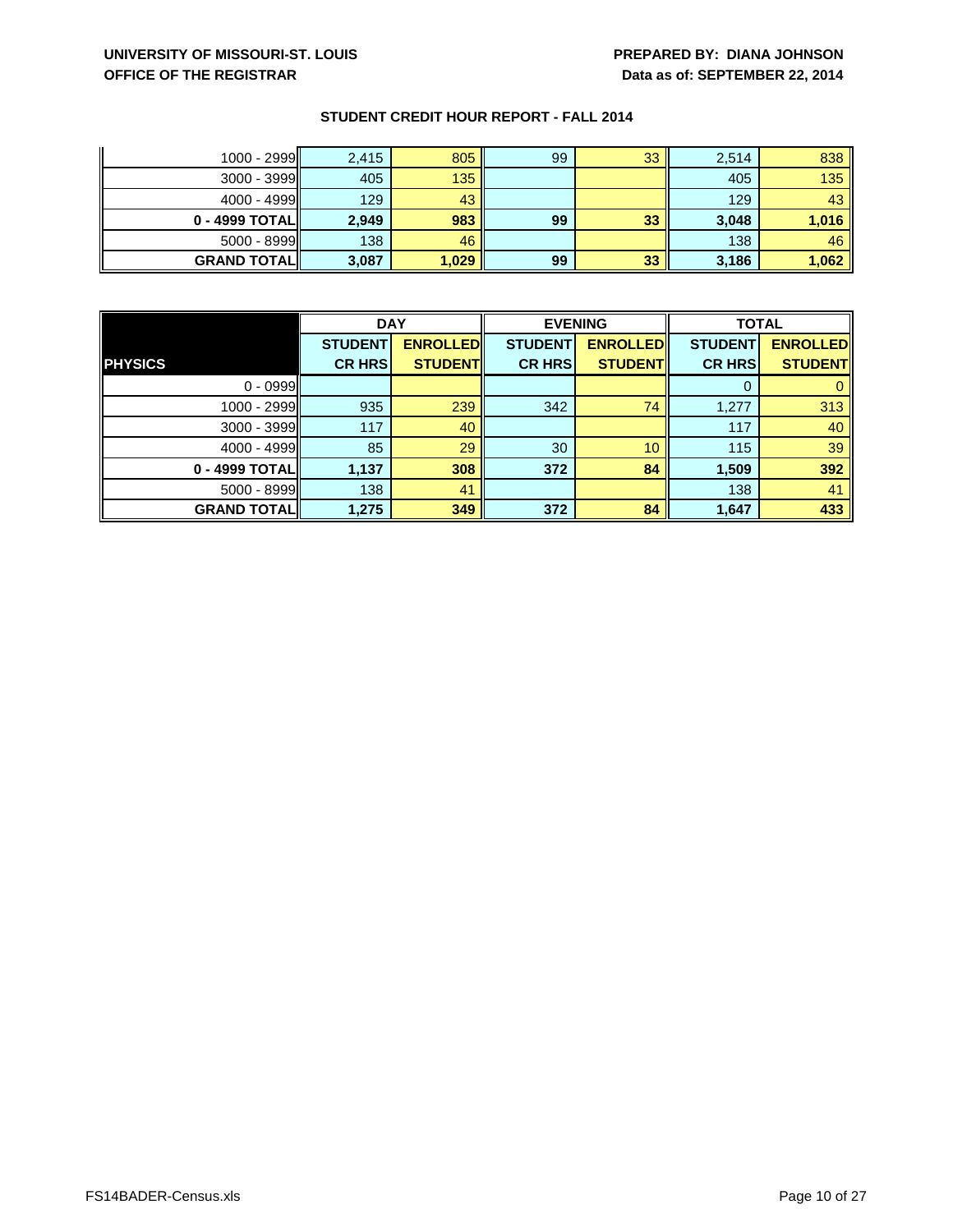|                          | <b>DAY</b>     |                 | <b>EVENING</b> |                 | <b>TOTAL</b>   |                 |
|--------------------------|----------------|-----------------|----------------|-----------------|----------------|-----------------|
|                          | <b>STUDENT</b> | <b>ENROLLED</b> | <b>STUDENT</b> | <b>ENROLLED</b> | <b>STUDENT</b> | <b>ENROLLED</b> |
| <b>POLITICAL SCIENCE</b> | <b>CR HRS</b>  | <b>STUDENT</b>  | <b>CR HRS</b>  | <b>STUDENTI</b> | <b>CR HRS</b>  | <b>STUDENT</b>  |
| $0 - 0999$               |                |                 |                |                 | 0              |                 |
| $1000 - 2999$            | 906            | 302             | 69             | 23              | 975            | 325             |
| $3000 - 3999$            | 369            | 123             |                |                 | 369            | 123             |
| 4000 - 4999              | 48             | 16              |                |                 | 48             | 16              |
| 0 - 4999 TOTALI          | 1,323          | 441             | 69             | 23              | 1,392          | 464             |
| 5000 - 8999              | 307            | $112$           |                |                 | 307            | 112             |
| <b>GRAND TOTAL</b>       | 1,630          | 553             | 69             | 23              | 1,699          | 576             |

|                    | <b>DAY</b>     |                 | <b>EVENING</b> |                 | <b>TOTAL</b>   |                 |
|--------------------|----------------|-----------------|----------------|-----------------|----------------|-----------------|
|                    | <b>STUDENT</b> | <b>ENROLLED</b> | <b>STUDENT</b> | <b>ENROLLED</b> | <b>STUDENT</b> | <b>ENROLLED</b> |
| <b>PSYCHOLOGY</b>  | <b>CR HRS</b>  | <b>STUDENT</b>  | <b>CR HRS</b>  | <b>STUDENT</b>  | <b>CR HRS</b>  | <b>STUDENT</b>  |
| $0 - 0999$         |                |                 |                |                 | 0              |                 |
| 1000 - 2999        | 3,714          | 1,273           | 452            | 142             | 4,166          | 1,415           |
| $3000 - 3999$      | 1,206          | 410             | 9              |                 | 1,215          | 414             |
| $4000 - 4999$      | 649            | 239             | 96             | 32              | 745            | 271             |
| 0 - 4999 TOTAL     | 5,569          | 1,922           | 557            | 178             | 6,126          | 2,100           |
| 5000 - 8999        | 521            | 227             |                |                 | 521            | 227             |
| <b>GRAND TOTAL</b> | 6,090          | 2,149           | 557            | 178             | 6,647          | 2,327           |

|                    | <b>DAY</b>     |                 | <b>EVENING</b> |                  | <b>TOTAL</b>   |                 |
|--------------------|----------------|-----------------|----------------|------------------|----------------|-----------------|
| <b>SCHOOL OF</b>   | <b>STUDENT</b> | <b>ENROLLED</b> | <b>STUDENT</b> | <b>ENROLLEDI</b> | <b>STUDENT</b> | <b>ENROLLED</b> |
| <b>SOCIAL WORK</b> | <b>CR HRS</b>  | <b>STUDENT</b>  | <b>CR HRS</b>  | <b>STUDENT</b>   | <b>CR HRS</b>  | <b>STUDENT</b>  |
| $0 - 0999$         |                |                 |                |                  | 0              |                 |
| 1000 - 2999        | 295            | 119             | 110            | 52               | 405            | 171             |
| 3000 - 3999        | 378            | 126             | 267            | 89               | 645            | 215             |
| $4000 - 4999$      | 488            | 178             | 144            | 48               | 632            | 226             |
| 0 - 4999 TOTAL     | 1,161          | 423             | 521            | 189              | 1,682          | 612             |
| $5000 - 8999$      | 1,172          | 446             |                |                  | 1,172          | 446             |
| <b>GRAND TOTAL</b> | 2,333          | 869             | 521            | 189              | 2,854          | 1,058           |

|                    | <b>DAY</b>     |                  | <b>EVENING</b> |                 | <b>TOTAL</b>   |                 |
|--------------------|----------------|------------------|----------------|-----------------|----------------|-----------------|
|                    | <b>STUDENT</b> | <b>ENROLLEDI</b> | <b>STUDENT</b> | <b>ENROLLED</b> | <b>STUDENT</b> | <b>ENROLLED</b> |
| <b>SOCIOLOGY</b>   | <b>CR HRS</b>  | <b>STUDENT</b>   | <b>CR HRS</b>  | <b>STUDENT</b>  | <b>CR HRS</b>  | <b>STUDENT</b>  |
| $0 - 0999$         |                |                  |                |                 | 0              |                 |
| 1000 - 2999        | 1,008          | 336              | 27             | 9               | 1,035          | 345             |
| 3000 - 3999        | 168            | 56               | 18             | 6               | 186            | 62              |
| $4000 - 4999$      | 234            | 78               |                |                 | 234            | 78              |
| 0 - 4999 TOTALI    | 1,410          | 470              | 45             | 15              | 1,455          | 485             |
| 5000 - 8999        |                |                  |                |                 | $\Omega$       |                 |
| <b>GRAND TOTAL</b> | 1,410          | 470              | 45             | 15              | 1,455          | 485             |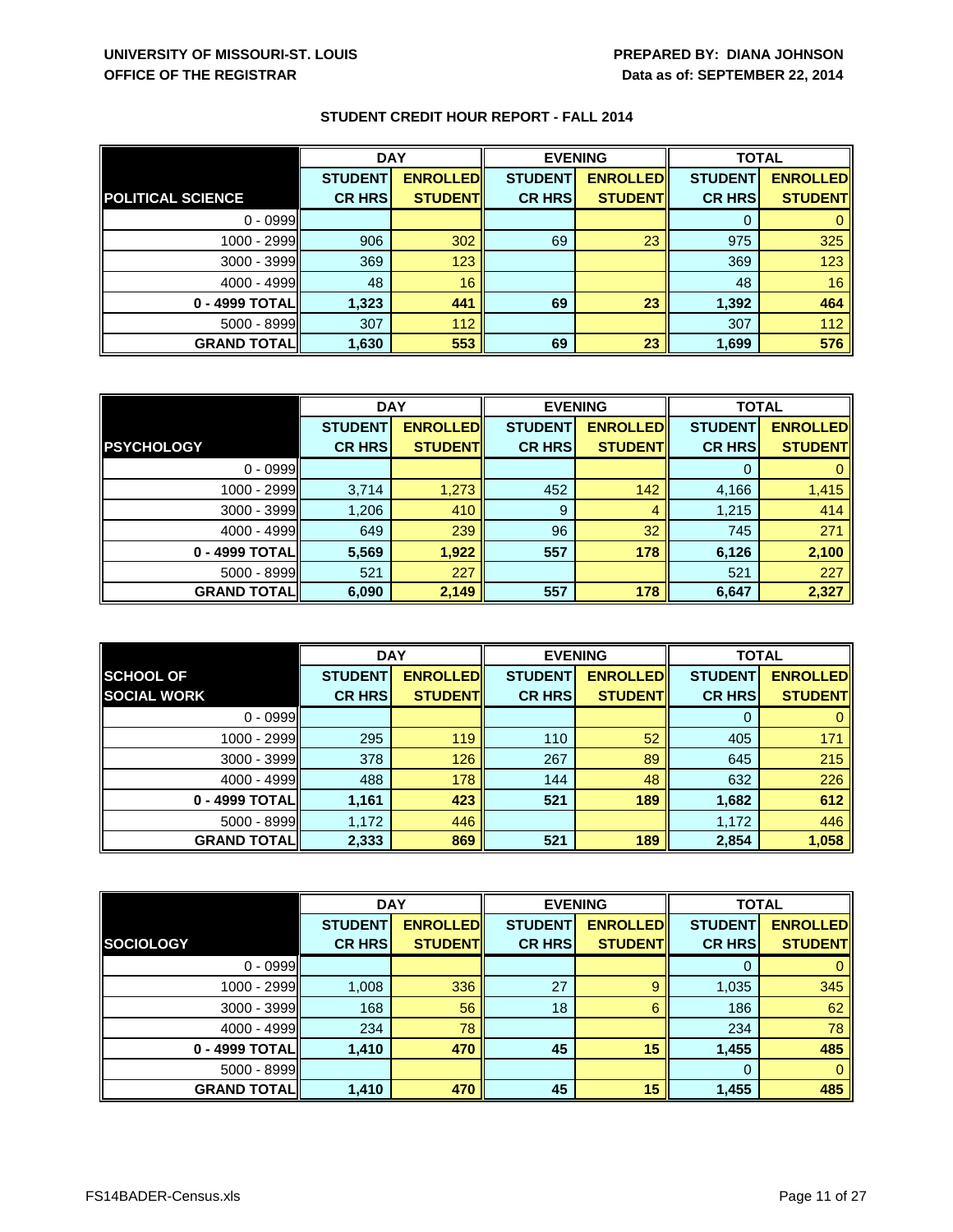|                    | <b>DAY</b>     |                 | <b>EVENING</b> |                 | <b>TOTAL</b>   |                 |
|--------------------|----------------|-----------------|----------------|-----------------|----------------|-----------------|
|                    | <b>STUDENT</b> | <b>ENROLLED</b> | <b>STUDENT</b> | <b>ENROLLED</b> | <b>STUDENT</b> | <b>ENROLLED</b> |
| <b>SPANISH</b>     | <b>CR HRS</b>  | <b>STUDENT</b>  | <b>CR HRS</b>  | <b>STUDENTI</b> | <b>CR HRS</b>  | <b>STUDENT</b>  |
| $0 - 0999$         |                |                 |                |                 | 0              |                 |
| 1000 - 2999        | 1,698          | 428             | 144            | 36              | 1,842          | 464             |
| $3000 - 3999$      | 92             | 36              |                |                 | 92             | 36              |
| 4000 - 4999        | 24             |                 | 45             | 15              | 69             | 23              |
| 0 - 4999 TOTAL     | 1,814          | 472             | 189            | 51              | 2,003          | 523             |
| 5000 - 8999        | 39             | 13              |                |                 | 39             | 13              |
| <b>GRAND TOTAL</b> | 1,853          | 485             | 189            | 51              | 2,042          | 536             |

|                             | <b>DAY</b>     |                 | <b>EVENING</b> |                 | <b>TOTAL</b>   |                 |
|-----------------------------|----------------|-----------------|----------------|-----------------|----------------|-----------------|
| <b>WOMEN'S &amp; GENDER</b> | <b>STUDENT</b> | <b>ENROLLED</b> | <b>STUDENT</b> | <b>ENROLLED</b> | <b>STUDENT</b> | <b>ENROLLED</b> |
| <b>STUDIES</b>              | <b>CR HRS</b>  | <b>STUDENTI</b> | <b>CR HRS</b>  | <b>STUDENT</b>  | <b>CR HRS</b>  | <b>STUDENT</b>  |
| $0 - 0999$                  |                |                 |                |                 |                |                 |
| 1000 - 2999                 | 273            | 91              |                |                 | 273            | 91              |
| 3000 - 3999                 | 27             | 9               |                |                 | 27             |                 |
| 4000 - 4999                 | 66             | 22              |                |                 | 66             | 22              |
| 0 - 4999 TOTAL              | 366            | 122             | 0              |                 | 366            | 122             |
| $5000 - 8999$               | 18             | 6               |                |                 | 18             | 6               |
| <b>GRAND TOTALI</b>         | 384            | 128             | $\Omega$       |                 | 384            | 128             |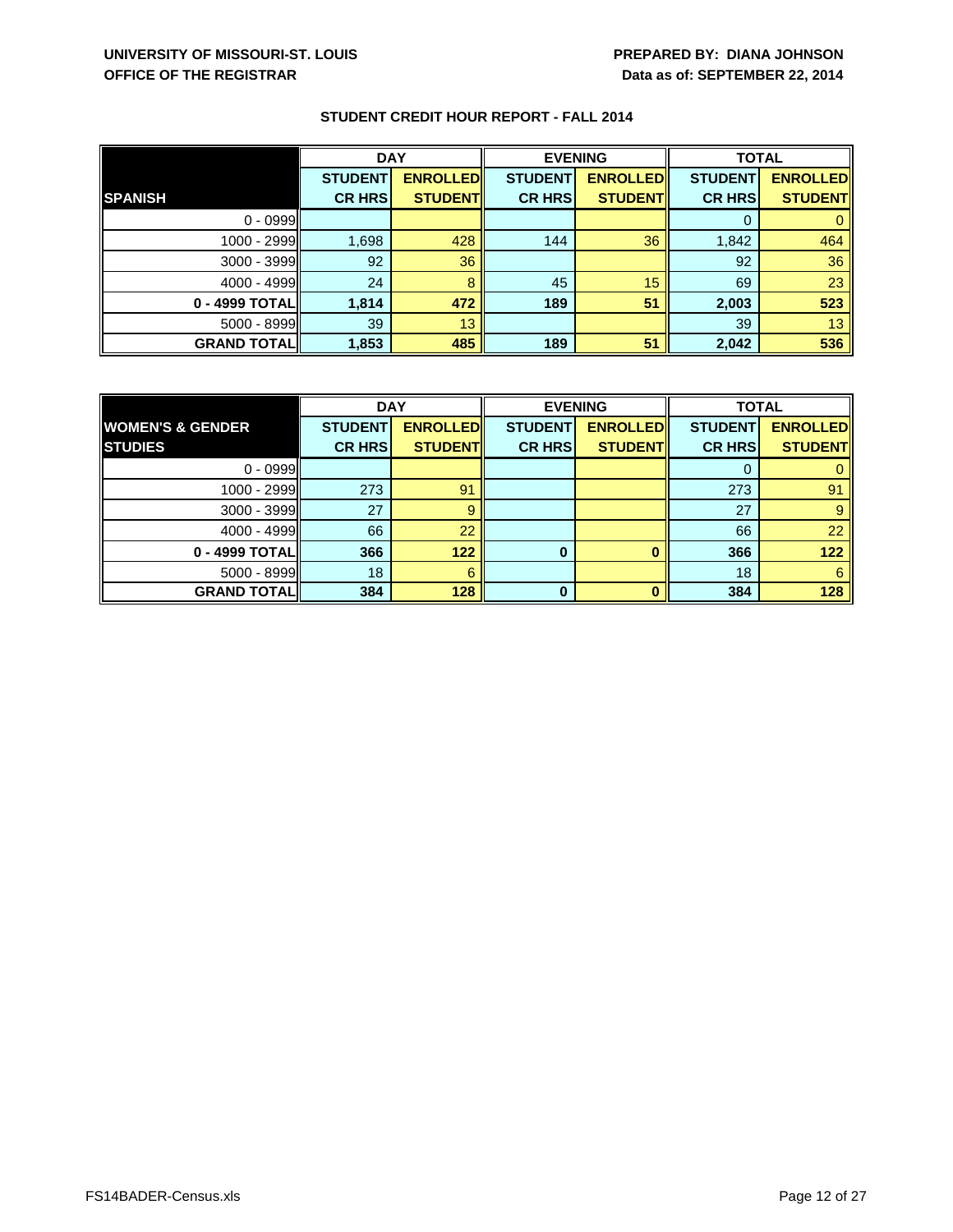|                      | <b>DAY</b>     |                 | <b>EVENING</b> |                 | <b>TOTAL</b>   |                 |
|----------------------|----------------|-----------------|----------------|-----------------|----------------|-----------------|
|                      | <b>STUDENT</b> | <b>ENROLLED</b> | <b>STUDENT</b> | <b>ENROLLED</b> | <b>STUDENT</b> | <b>ENROLLED</b> |
| <b>APPLIED MUSIC</b> | <b>CR HRS</b>  | <b>STUDENT</b>  | <b>CR HRS</b>  | <b>STUDENT</b>  | <b>CR HRS</b>  | <b>STUDENT</b>  |
| $0 - 0999$           |                |                 |                |                 | Ü              |                 |
| 1000 - 2999          | 72             | 72              |                |                 | 72             | 72              |
| 3000 - 3999          | 48             | 48              |                |                 | 48             | 48              |
| 4000 - 4999          | 22             | 11              |                |                 | 22             | 11              |
| 0 - 4999 TOTAL       | 142            | 131             | 0              |                 | 142            | 131             |
| 5000 - 8999          | 3              |                 |                |                 | 3              |                 |
| <b>GRAND TOTAL</b>   | 145            | 134             |                |                 | 145            | 134             |

|                      | <b>DAY</b>     |                 | <b>EVENING</b> |                 | <b>TOTAL</b>   |                 |
|----------------------|----------------|-----------------|----------------|-----------------|----------------|-----------------|
|                      | <b>STUDENT</b> | <b>ENROLLED</b> | <b>STUDENT</b> | <b>ENROLLED</b> | <b>STUDENT</b> | <b>ENROLLED</b> |
| <b>ART EDUCATION</b> | <b>CR HRS</b>  | <b>STUDENT</b>  | <b>CR HRS</b>  | <b>STUDENT</b>  | <b>CR HRS</b>  | <b>STUDENT</b>  |
| $0 - 0999$           |                |                 |                |                 |                |                 |
| 1000 - 2999          | 228            | 76              |                |                 | 228            | 76              |
| $3000 - 3999$        |                |                 |                |                 | 0              |                 |
| 4000 - 4999          | 36             | 12              |                |                 | 36             | 12              |
| 0 - 4999 TOTAL       | 264            | 88              | 0              |                 | 264            | 88              |
| 5000 - 8999          | 42             | 14              |                |                 | 42             | 14              |
| <b>GRAND TOTALI</b>  | 306            | 102             | 0              |                 | 306            | 102             |

|                    | <b>DAY</b>     |                 | <b>EVENING</b> |                 | <b>TOTAL</b>   |                 |
|--------------------|----------------|-----------------|----------------|-----------------|----------------|-----------------|
|                    | <b>STUDENT</b> | <b>ENROLLED</b> | <b>STUDENT</b> | <b>ENROLLED</b> | <b>STUDENT</b> | <b>ENROLLED</b> |
| <b>ART HISTORY</b> | <b>CR HRS</b>  | <b>STUDENT</b>  | <b>CR HRS</b>  | <b>STUDENT</b>  | <b>CR HRS</b>  | <b>STUDENT</b>  |
| $0 - 0999$         |                |                 |                |                 | 0              |                 |
| 1000 - 2999        | 876            | 292             | 165            | 55              | 1,041          | 347             |
| 3000 - 3999        | 81             | 27              |                |                 | 81             | 27              |
| $4000 - 4999$      | 57             | 19              |                |                 | 57             | 19              |
| 0 - 4999 TOTAL     | 1,014          | 338             | 165            | 55              | 1,179          | 393             |
| 5000 - 8999        | 6              |                 |                |                 | 6              |                 |
| <b>GRAND TOTAL</b> | 1,020          | 340             | 165            | 55              | 1,185          | 395             |

|                      | <b>DAY</b>                      |                                   | <b>EVENING</b>                  |                                    | <b>TOTAL</b>                    |                                    |
|----------------------|---------------------------------|-----------------------------------|---------------------------------|------------------------------------|---------------------------------|------------------------------------|
| <b>COMMUNICATION</b> | <b>STUDENT</b><br><b>CR HRS</b> | <b>ENROLLED</b><br><b>STUDENT</b> | <b>STUDENT</b><br><b>CR HRS</b> | <b>ENROLLED</b><br><b>STUDENTI</b> | <b>STUDENT</b><br><b>CR HRS</b> | <b>ENROLLED</b><br><b>STUDENTI</b> |
|                      |                                 |                                   |                                 |                                    |                                 |                                    |
| $0 - 0999$           |                                 |                                   |                                 |                                    | 0                               |                                    |
| $1000 - 2999$        | 2,475                           | 825                               | 21                              |                                    | 2,496                           | 832                                |
| 3000 - 3999          | 1,290                           | 430                               |                                 |                                    | 1,290                           | 430                                |
| $4000 - 4999$        | 162                             | 49                                |                                 |                                    | 162                             | 49                                 |
| 0 - 4999 TOTAL       | 3,927                           | 1,304                             | 21                              |                                    | 3,948                           | 1,311                              |
| 5000 - 8999          | 71                              | 23                                |                                 |                                    | 71                              | 23                                 |
| <b>GRAND TOTAL</b>   | 3,998                           | 1,327                             | 21                              |                                    | 4,019                           | 1,334                              |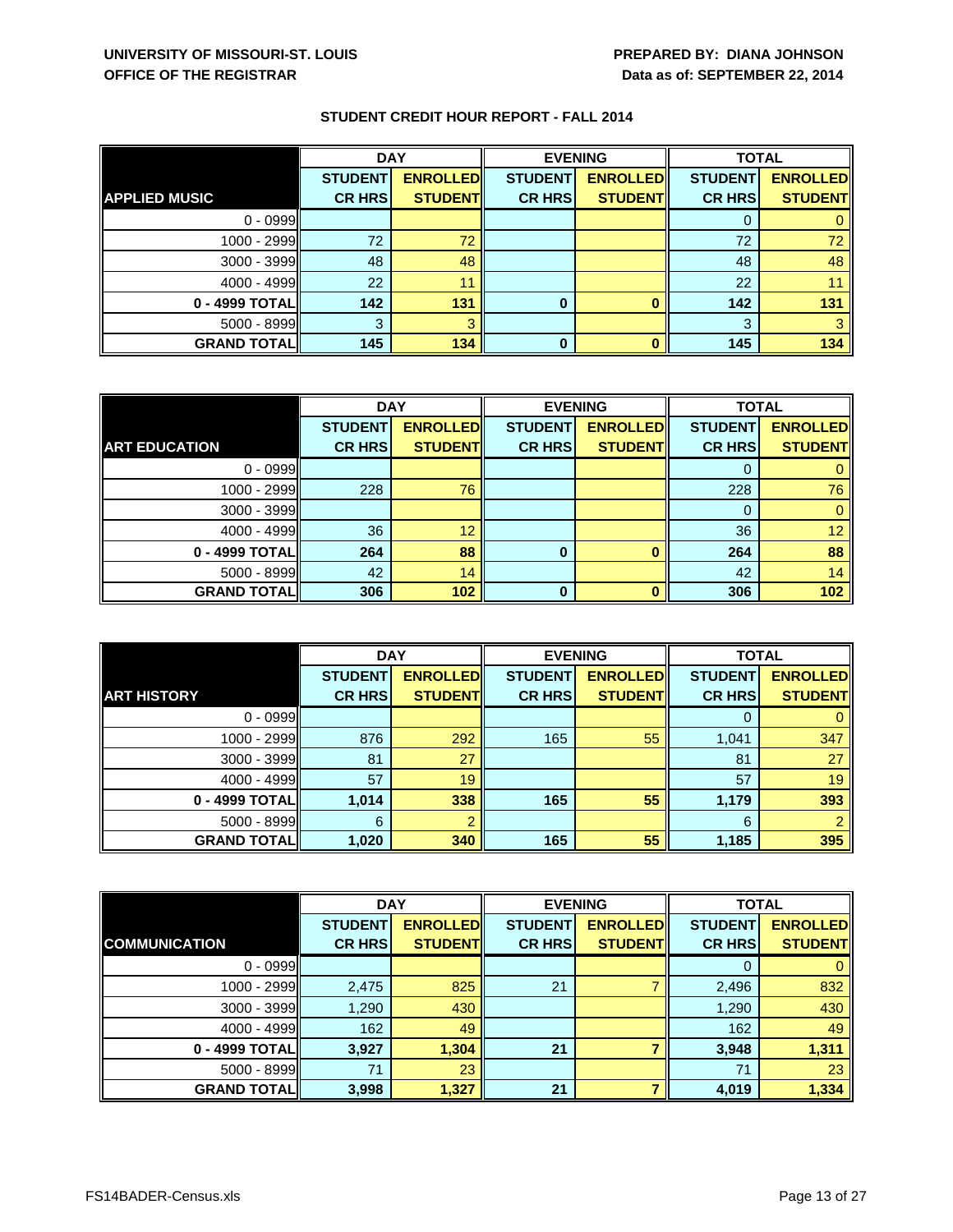|                     | <b>DAY</b>     |                 | <b>EVENING</b> |                 | <b>TOTAL</b>   |                 |
|---------------------|----------------|-----------------|----------------|-----------------|----------------|-----------------|
| <b>ENSEMBLE</b>     | <b>STUDENT</b> | <b>ENROLLED</b> | <b>STUDENT</b> | <b>ENROLLED</b> | <b>STUDENT</b> | <b>ENROLLED</b> |
| <b>PERFORMANCE</b>  | <b>CR HRS</b>  | <b>STUDENT</b>  | <b>CR HRS</b>  | <b>STUDENTI</b> | <b>CR HRS</b>  | <b>STUDENT</b>  |
| $0 - 0999$          |                |                 |                |                 |                |                 |
| 1000 - 2999         | 253            | 253             | 24             | 24              | 277            | 277             |
| $3000 - 3999$       |                |                 |                |                 | 0              |                 |
| 4000 - 4999         | 3              |                 |                |                 | 3              |                 |
| 0 - 4999 TOTAL      | 256            | 256             | 24             | 24              | 280            | 280             |
| 5000 - 8999         |                |                 |                |                 |                |                 |
| <b>GRAND TOTALI</b> | 257            | 257             | 24             | 24              | 281            | 281             |

|                      | <b>DAY</b>     |                 | <b>EVENING</b> |                 | <b>TOTAL</b>   |                 |
|----------------------|----------------|-----------------|----------------|-----------------|----------------|-----------------|
|                      | <b>STUDENT</b> | <b>ENROLLED</b> | <b>STUDENT</b> | <b>ENROLLED</b> | <b>STUDENT</b> | <b>ENROLLED</b> |
| <b>MEDIA STUDIES</b> | <b>CR HRS</b>  | <b>STUDENT</b>  | <b>CR HRS</b>  | <b>STUDENT</b>  | <b>CR HRS</b>  | <b>STUDENT</b>  |
| $0 - 0999$           |                |                 |                |                 |                |                 |
| 1000 - 2999          | 1,020          | 342             |                |                 | 1,020          | 342             |
| 3000 - 3999          | 524            | 169             | 18             | 6               | 542            | 175             |
| 4000 - 4999          | 6              |                 |                |                 | 6              |                 |
| 0 - 4999 TOTAL       | 1,550          | 512             | 18             | 6               | 1,568          | 518             |
| $5000 - 8999$        |                |                 |                |                 |                |                 |
| <b>GRAND TOTAL</b>   | 1,550          | 512             | 18             | 6               | 1,568          | 518             |

|                        | <b>DAY</b>     |                 | <b>EVENING</b> |                 | <b>TOTAL</b>   |                 |
|------------------------|----------------|-----------------|----------------|-----------------|----------------|-----------------|
|                        | <b>STUDENT</b> | <b>ENROLLED</b> | <b>STUDENT</b> | <b>ENROLLED</b> | <b>STUDENT</b> | <b>ENROLLED</b> |
| <b>MUSIC EDUCATION</b> | <b>CR HRS</b>  | <b>STUDENT</b>  | <b>CR HRS</b>  | <b>STUDENT</b>  | <b>CR HRS</b>  | <b>STUDENT</b>  |
| $0 - 0999$             |                |                 |                |                 | 0              |                 |
| 1000 - 2999            |                |                 |                |                 | 0              |                 |
| 3000 - 3999            | 166            | 58              | 48             | 16              | 214            | 74              |
| $4000 - 4999$          |                |                 |                |                 | 0              |                 |
| 0 - 4999 TOTAL         | 166            | 58              | 48             | 16              | 214            | 74              |
| $5000 - 8999$          | 42             | 14              |                |                 | 42             | 14              |
| <b>GRAND TOTAL</b>     | 208            | 72              | 48             | 16              | 256            | 88              |

|                      | <b>DAY</b>     |                 | <b>EVENING</b> |                 |                | <b>TOTAL</b>    |  |
|----------------------|----------------|-----------------|----------------|-----------------|----------------|-----------------|--|
|                      | <b>STUDENT</b> | <b>ENROLLED</b> | <b>STUDENT</b> | <b>ENROLLED</b> | <b>STUDENT</b> | <b>ENROLLED</b> |  |
| <b>MUSIC HISTORY</b> | <b>CR HRS</b>  | <b>STUDENTI</b> | <b>CR HRS</b>  | <b>STUDENT</b>  | <b>CR HRS</b>  | <b>STUDENT</b>  |  |
| $0 - 0999$           |                |                 |                |                 | 0              |                 |  |
| $1000 - 2999$        | 696            | 232             |                |                 | 696            | 232             |  |
| 3000 - 3999          |                |                 |                |                 | 0              |                 |  |
| $4000 - 4999$        | 57             | 19              |                |                 | 57             | 19              |  |
| 0 - 4999 TOTAL       | 753            | 251             | $\bf{0}$       | 0               | 753            | 251             |  |
| $5000 - 8999$        |                |                 |                |                 | 0              |                 |  |
| <b>GRAND TOTAL</b>   | 753            | 251             | $\bf{0}$       | 0               | 753            | 251             |  |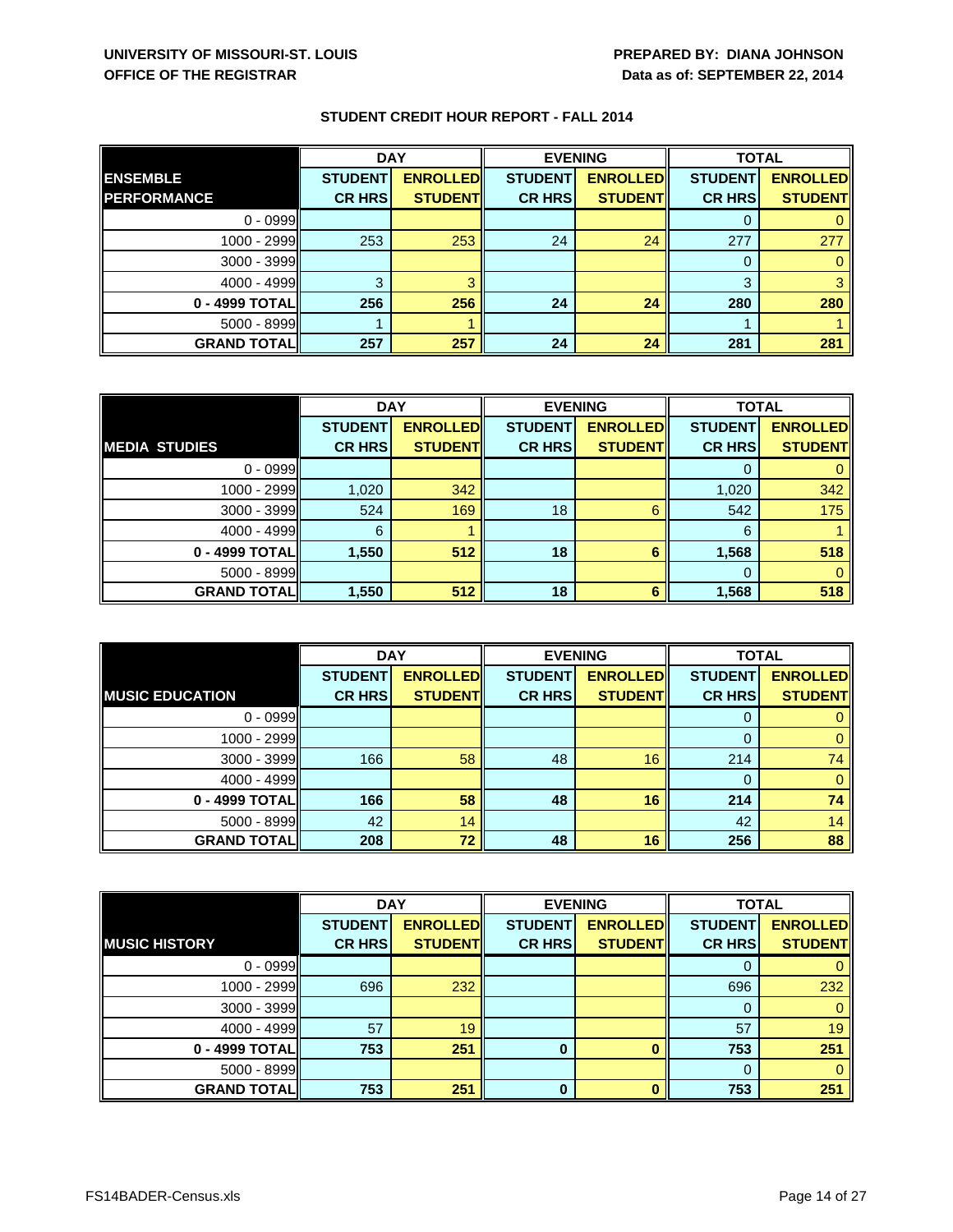|                    | <b>DAY</b>     |                 | <b>EVENING</b> |                 | <b>TOTAL</b>   |                 |
|--------------------|----------------|-----------------|----------------|-----------------|----------------|-----------------|
|                    | <b>STUDENT</b> | <b>ENROLLED</b> | <b>STUDENT</b> | <b>ENROLLED</b> | <b>STUDENT</b> | <b>ENROLLED</b> |
| <b>PEDAGOGY</b>    | <b>CR HRS</b>  | <b>STUDENT</b>  | <b>CR HRS</b>  | <b>STUDENTI</b> | <b>CR HRS</b>  | <b>STUDENT</b>  |
| $0 - 0999$         |                |                 |                |                 | O              |                 |
| 1000 - 2999        | 41             | 20              |                |                 | 41             | 20              |
| $3000 - 3999$      |                |                 |                |                 | 0              |                 |
| 4000 - 4999        |                |                 |                |                 | 0              |                 |
| 0 - 4999 TOTAL     | 41             | 20              | 0              |                 | 41             | 20              |
| $5000 - 8999$      |                |                 |                |                 | 0              |                 |
| <b>GRAND TOTAL</b> | 41             | 20              | 0              |                 | 41             | 20              |

|                    | <b>DAY</b>     |                 | <b>EVENING</b> |                 | <b>TOTAL</b>   |                 |
|--------------------|----------------|-----------------|----------------|-----------------|----------------|-----------------|
|                    | <b>STUDENT</b> | <b>ENROLLED</b> | <b>STUDENT</b> | <b>ENROLLED</b> | <b>STUDENT</b> | <b>ENROLLED</b> |
| <b>PRACTICUM</b>   | <b>CR HRS</b>  | <b>STUDENT</b>  | <b>CR HRS</b>  | <b>STUDENT</b>  | <b>CR HRS</b>  | <b>STUDENT</b>  |
| $0 - 0999$         |                |                 |                |                 |                |                 |
| 1000 - 2999        | 76             | 76              |                |                 | 76             | 76              |
| 3000 - 3999        | 54             | 33              |                |                 | 54             | 33              |
| 4000 - 4999        | 15             | 5               |                |                 | 15             | 5               |
| 0 - 4999 TOTAL     | 145            | 114             | $\bf{0}$       |                 | 145            | 114             |
| $5000 - 8999$      |                |                 |                |                 |                |                 |
| <b>GRAND TOTAL</b> | 145            | 114             | $\bf{0}$       |                 | 145            | 114             |

|                    | <b>DAY</b>     |                 | <b>EVENING</b> |                 | <b>TOTAL</b>   |                 |
|--------------------|----------------|-----------------|----------------|-----------------|----------------|-----------------|
|                    | <b>STUDENT</b> | <b>ENROLLED</b> | <b>STUDENT</b> | <b>ENROLLED</b> | <b>STUDENT</b> | <b>ENROLLED</b> |
| <b>STUDIO ART</b>  | <b>CR HRS</b>  | <b>STUDENT</b>  | <b>CR HRS</b>  | <b>STUDENT</b>  | <b>CR HRS</b>  | <b>STUDENT</b>  |
| $0 - 0999$         |                |                 |                |                 | 0              |                 |
| 1000 - 2999        | 990            | 329             | 186            | 62              | 1,176          | 391             |
| 3000 - 3999        | 272            | 92              | 36             | 12              | 308            | 104             |
| 4000 - 4999        | 156            | 52              |                |                 | 156            | 52              |
| 0 - 4999 TOTAL     | 1,418          | 473             | 222            | 74              | 1,640          | 547             |
| $5000 - 8999$      | 3              |                 |                |                 | 3              |                 |
| <b>GRAND TOTAL</b> | 1,421          | 474             | 222            | 74              | 1,643          | 548             |

|                    | <b>DAY</b>     |                 |                | <b>EVENING</b>  | <b>TOTAL</b>   |                 |
|--------------------|----------------|-----------------|----------------|-----------------|----------------|-----------------|
|                    | <b>STUDENT</b> | <b>ENROLLED</b> | <b>STUDENT</b> | <b>ENROLLED</b> | <b>STUDENT</b> | <b>ENROLLED</b> |
| <b>THEATRE</b>     | <b>CR HRS</b>  | <b>STUDENT</b>  | <b>CR HRS</b>  | <b>STUDENT</b>  | <b>CR HRS</b>  | <b>STUDENT</b>  |
| $0 - 0999$         |                |                 |                |                 | 0              |                 |
| $1000 - 2999$      |                |                 |                |                 | 0              |                 |
| $3000 - 3999$      |                |                 |                |                 | 0              |                 |
| $4000 - 4999$      |                |                 |                |                 | 0              |                 |
| 0 - 4999 TOTAL     |                |                 |                |                 | 0              |                 |
| $5000 - 8999$      |                |                 |                |                 | $\Omega$       |                 |
| <b>GRAND TOTAL</b> |                |                 | 0              |                 | 0              |                 |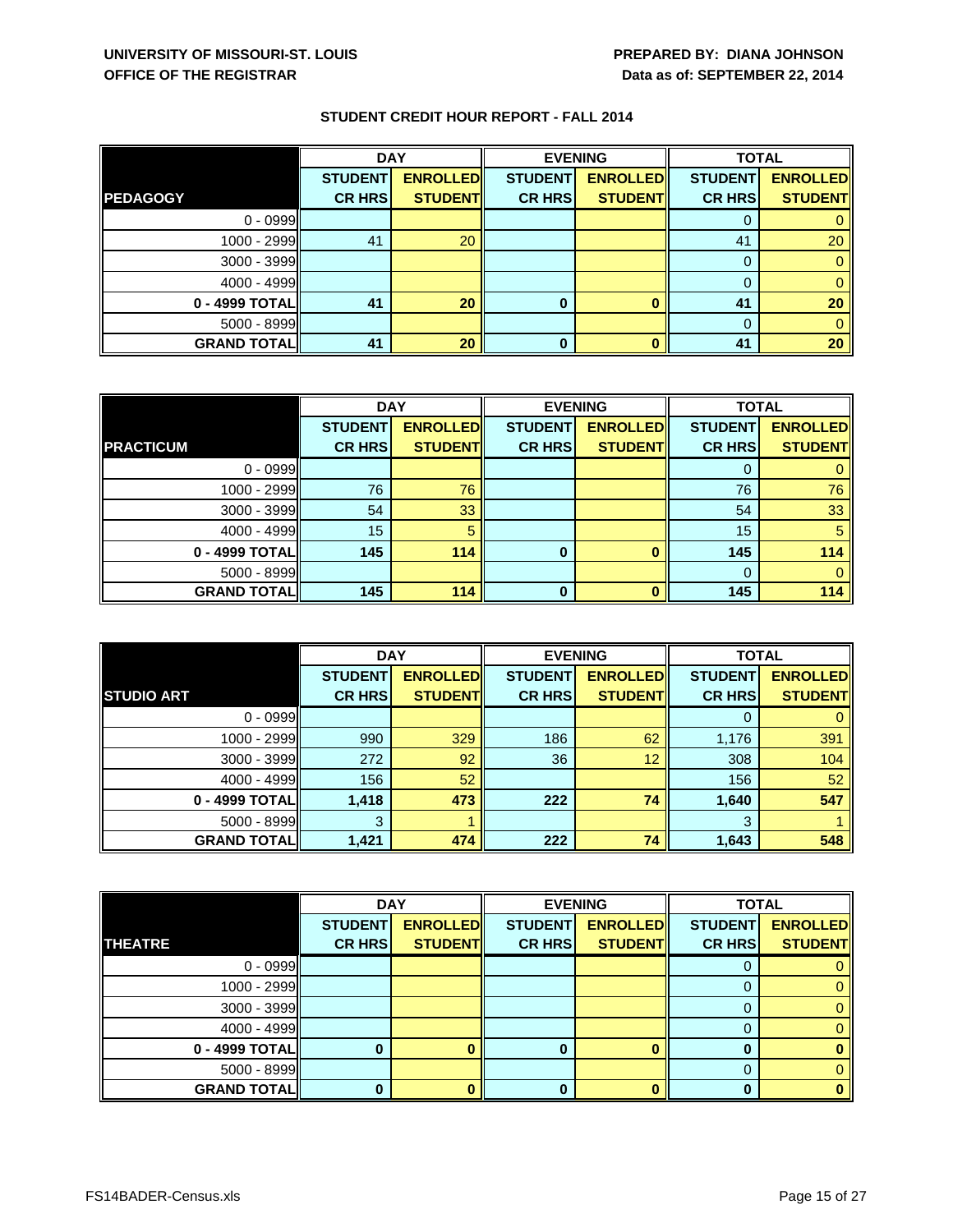|                          | <b>DAY</b>     |                 | <b>EVENING</b> |                 | <b>TOTAL</b>   |                 |
|--------------------------|----------------|-----------------|----------------|-----------------|----------------|-----------------|
|                          | <b>STUDENT</b> | <b>ENROLLED</b> | <b>STUDENT</b> | <b>ENROLLED</b> | <b>STUDENT</b> | <b>ENROLLED</b> |
| <b>THEATRE AND DANCE</b> | <b>CR HRS</b>  | <b>STUDENTI</b> | <b>CR HRS</b>  | <b>STUDENTI</b> | <b>CR HRS</b>  | <b>STUDENT</b>  |
| $0 - 0999$               |                |                 |                |                 | O              |                 |
| 1000 - 2999              | 667            | 237             | 126            | 42              | 793            | 279             |
| 3000 - 3999              | 56             | 20              |                |                 | 56             | 20              |
| 4000 - 4999              | 14             |                 |                |                 | 14             |                 |
| 0 - 4999 TOTAL           | 737            | 261             | 126            | 42              | 863            | 303             |
| $5000 - 8999$            |                |                 |                |                 | 0              |                 |
| <b>GRAND TOTAL</b>       | 737            | 261             | 126            | 42              | 863            | 303             |

|                                 | <b>DAY</b>     |                 | <b>EVENING</b> |                 | <b>TOTAL</b>   |                 |
|---------------------------------|----------------|-----------------|----------------|-----------------|----------------|-----------------|
|                                 | <b>STUDENT</b> | <b>ENROLLED</b> | <b>STUDENT</b> | <b>ENROLLED</b> | <b>STUDENT</b> | <b>ENROLLED</b> |
| <b>THEORY &amp; COMPOSITION</b> | <b>CR HRS</b>  | <b>STUDENT</b>  | <b>CR HRS</b>  | <b>STUDENT</b>  | <b>CR HRS</b>  | <b>STUDENT</b>  |
| $0 - 0999$                      |                |                 |                |                 |                |                 |
| 1000 - 2999                     | 183            | 99              |                |                 | 183            | 99              |
| 3000 - 3999                     | 97             | 35              |                |                 | 97             | 35              |
| $4000 - 4999$                   |                |                 |                |                 | 0              |                 |
| 0 - 4999 TOTAL                  | 280            | 134             | 0              |                 | 280            | 134             |
| $5000 - 8999$                   |                |                 |                |                 | 0              |                 |
| <b>GRAND TOTAL</b>              | 280            | 134             | $\bf{0}$       |                 | 280            | 134             |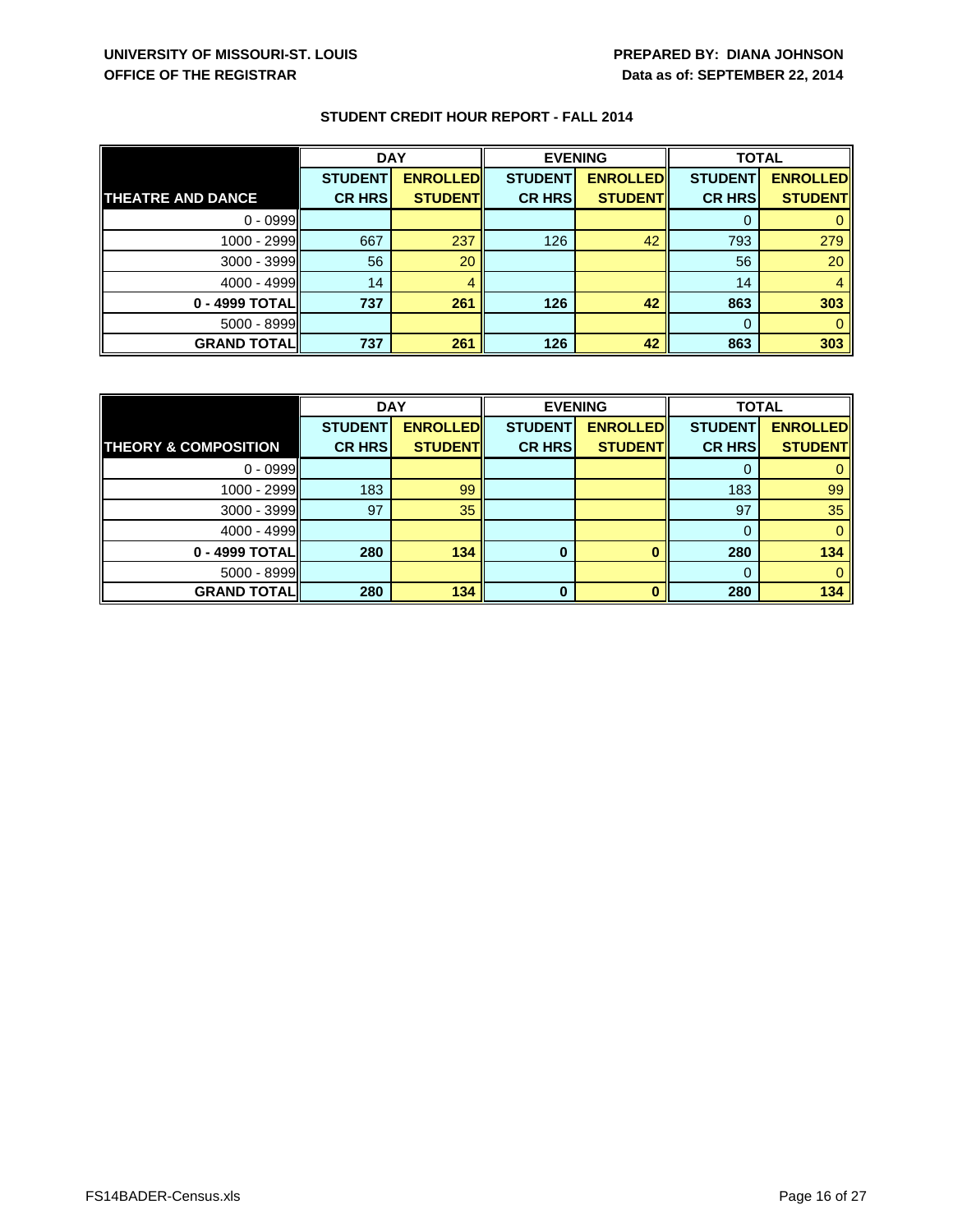|                     | <b>DAY</b>     |                 | <b>EVENING</b> |                  | <b>TOTAL</b>   |                 |
|---------------------|----------------|-----------------|----------------|------------------|----------------|-----------------|
|                     | <b>STUDENT</b> | <b>ENROLLED</b> | <b>STUDENT</b> | <b>ENROLLEDI</b> | <b>STUDENT</b> | <b>ENROLLED</b> |
| <b>ACCOUNTING</b>   | <b>CR HRS</b>  | <b>STUDENTI</b> | <b>CR HRS</b>  | <b>STUDENTI</b>  | <b>CR HRS</b>  | <b>STUDENT</b>  |
| $0 - 0999$          |                |                 |                |                  | 0              |                 |
| $1000 - 2999$       | 1,092          | 364             | 411            | 137              | 1,503          | 501             |
| $3000 - 3999$       | 776            | 259             | 564            | 188              | 1,340          | 447             |
| 4000 - 4999         | 42             | 14              | 279            | 93               | 321            | 107             |
| 0 - 4999 TOTAL      | 1,910          | 637             | 1,254          | 418              | 3,164          | 1,055           |
| 5000-8999           | 459            | 153             |                |                  | 459            | 153             |
| <b>GRAND TOTALI</b> | 2,369          | 790             | 1,254          | 418              | 3,623          | 1,208           |

|                       | <b>DAY</b>     |                 | <b>EVENING</b> |                 | <b>TOTAL</b>   |                 |
|-----------------------|----------------|-----------------|----------------|-----------------|----------------|-----------------|
| <b>BUSINESS</b>       | <b>STUDENT</b> | <b>ENROLLED</b> | <b>STUDENT</b> | <b>ENROLLED</b> | <b>STUDENT</b> | <b>ENROLLED</b> |
| <b>ADMINISTRATION</b> | <b>CR HRS</b>  | <b>STUDENT</b>  | <b>CR HRS</b>  | <b>STUDENT</b>  | <b>CR HRS</b>  | <b>STUDENT</b>  |
| $0 - 0999$            |                |                 |                |                 | 0              |                 |
| $1000 - 2999$         | 1,305          | 435             | 255            | 85              | 1,560          | 520             |
| $3000 - 3999$         |                |                 |                |                 | 0              |                 |
| $4000 - 4999$         |                |                 |                |                 | $\Omega$       |                 |
| 0 - 4999 TOTAL        | 1,305          | 435             | 255            | 85              | 1,560          | 520             |
| $5000 - 8999$         | 676            | 231             |                |                 | 676            | 231             |
| <b>GRAND TOTAL</b>    | 1,981          | 666             | 255            | 85              | 2,236          | 751             |

|                    | <b>DAY</b>     |                 | <b>EVENING</b> |                 | <b>TOTAL</b>   |                 |
|--------------------|----------------|-----------------|----------------|-----------------|----------------|-----------------|
|                    | <b>STUDENT</b> | <b>ENROLLED</b> | <b>STUDENT</b> | <b>ENROLLED</b> | <b>STUDENT</b> | <b>ENROLLED</b> |
| <b>FINANCE</b>     | <b>CR HRS</b>  | <b>STUDENT</b>  | <b>CR HRS</b>  | <b>STUDENT</b>  | <b>CR HRS</b>  | <b>STUDENT</b>  |
| $0 - 0999$         |                |                 |                |                 | 0              |                 |
| $1000 - 2999$      | 24             |                 |                |                 | 24             | 8               |
| 3000 - 3999        | 1,559          | 533             | 527            | 179             | 2,086          | 712             |
| 4000 - 4999        |                |                 |                |                 | 0              |                 |
| 0 - 4999 TOTAL     | 1,583          | 541             | 527            | 179             | 2,110          | 720             |
| 5000 - 8999        | 397            | 133             |                |                 | 397            | 133             |
| <b>GRAND TOTAL</b> | 1,980          | 674             | 527            | 179             | 2,507          | 853             |

|                    | <b>DAY</b>     |                 | <b>EVENING</b> |                 | <b>TOTAL</b>   |                 |
|--------------------|----------------|-----------------|----------------|-----------------|----------------|-----------------|
| <b>INFORMATION</b> | <b>STUDENT</b> | <b>ENROLLED</b> | <b>STUDENT</b> | <b>ENROLLED</b> | <b>STUDENT</b> | <b>ENROLLED</b> |
| <b>SYSTEMS</b>     | <b>CR HRS</b>  | <b>STUDENT</b>  | <b>CR HRS</b>  | <b>STUDENT</b>  | <b>CR HRS</b>  | <b>STUDENT</b>  |
| $0 - 0999$         |                |                 |                |                 | 0              |                 |
| $1000 - 2999$      | 1,728          | 576             | 294            | 98              | 2,022          | 674             |
| $3000 - 3999$      | 267            | 89              | 267            | 89              | 534            | 178             |
| $4000 - 4999$      |                |                 | 75             | 25              | 75             | 25              |
| 0 - 4999 TOTAL     | 1,995          | 665             | 636            | 212             | 2,631          | 877             |
| 5000 - 8999        | 444            | 149             |                |                 | 444            | 149             |
| <b>GRAND TOTAL</b> | 2,439          | 814             | 636            | 212             | 3,075          | 1,026           |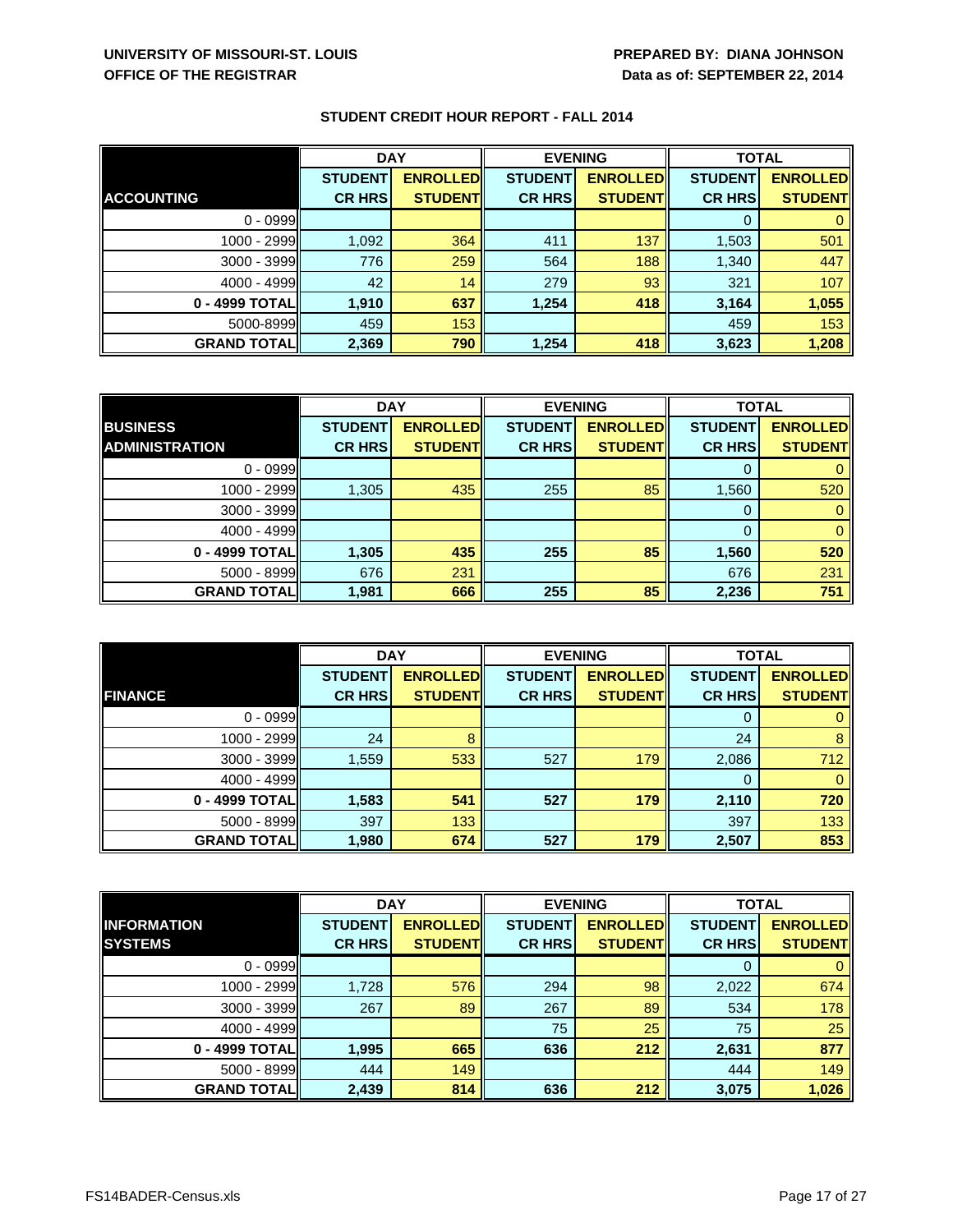| <b>LOGISTICS &amp;</b> | <b>DAY</b>     |                 | <b>EVENING</b> |                  | <b>TOTAL</b>   |                 |
|------------------------|----------------|-----------------|----------------|------------------|----------------|-----------------|
| <b>OPERATIONS</b>      | <b>STUDENT</b> | <b>ENROLLED</b> | <b>STUDENT</b> | <b>ENROLLEDI</b> | <b>STUDENT</b> | <b>ENROLLED</b> |
| <b>MANAGEMENT</b>      | <b>CR HRS</b>  | <b>STUDENT</b>  | <b>CR HRS</b>  | <b>STUDENT</b>   | <b>CR HRS</b>  | <b>STUDENT</b>  |
| $0 - 0999$             |                |                 |                |                  | 0              |                 |
| 1000 - 2999            |                |                 |                |                  | 0              |                 |
| 3000 - 3999            | 1,119          | 373             | 426            | 142              | 1,545          | 515             |
| $4000 - 4999$          | 66             | 22              | 45             | 15               | 111            | 37              |
| 0 - 4999 TOTAL         | 1,185          | 395             | 471            | 157              | 1,656          | 552             |
| $5000 - 8999$          | 328            | 110             |                |                  | 328            | 110             |
| <b>GRAND TOTAL</b>     | 1,513          | 505             | 471            | 157              | 1,984          | 662             |

|                     | <b>DAY</b>     |                 | <b>EVENING</b> |                 | <b>TOTAL</b>   |                 |
|---------------------|----------------|-----------------|----------------|-----------------|----------------|-----------------|
|                     | <b>STUDENT</b> | <b>ENROLLED</b> | <b>STUDENT</b> | <b>ENROLLED</b> | <b>STUDENT</b> | <b>ENROLLED</b> |
| <b>MANAGEMENT</b>   | <b>CR HRS</b>  | <b>STUDENT</b>  | <b>CR HRS</b>  | <b>STUDENT</b>  | <b>CR HRS</b>  | <b>STUDENT</b>  |
| $0 - 0999$          |                |                 |                |                 | 0              |                 |
| 1000 - 2999         |                |                 |                |                 | 0              |                 |
| $3000 - 3999$       | 1,494          | 498             | 666            | 222             | 2,160          | 720             |
| $4000 - 4999$       | 366            | 122             | 246            | 82              | 612            | 204             |
| 0 - 4999 TOTAL      | 1,860          | 620             | 912            | 304             | 2,772          | 924             |
| 5000 - 8999         | 237            | 79              |                |                 | 237            | 79              |
| <b>GRAND TOTALI</b> | 2,097          | 699             | 912            | 304             | 3,009          | 1,003           |

|                      | <b>DAY</b>     |                 | <b>EVENING</b> |                 | <b>TOTAL</b>   |                 |
|----------------------|----------------|-----------------|----------------|-----------------|----------------|-----------------|
| <b>INTERNATIONAL</b> | <b>STUDENT</b> | <b>ENROLLED</b> | <b>STUDENT</b> | <b>ENROLLED</b> | <b>STUDENT</b> | <b>ENROLLED</b> |
| <b>BUSINESS</b>      | <b>CR HRS</b>  | <b>STUDENT</b>  | <b>CR HRS</b>  | <b>STUDENT</b>  | <b>CR HRS</b>  | <b>STUDENT</b>  |
| $0 - 0999$           |                |                 |                |                 | 0              |                 |
| 1000 - 2999          |                |                 |                |                 | $\Omega$       |                 |
| 3000 - 3999          | 450            | 150             | 102            | 34              | 552            | 184             |
| $4000 - 4999$        |                |                 |                |                 | 0              |                 |
| 0 - 4999 TOTAL       | 450            | 150             | 102            | 34              | 552            | 184             |
| $5000 - 8999$        | 12             | 4               |                |                 | 12             | 4               |
| <b>GRAND TOTAL</b>   | 462            | 154             | 102            | 34              | 564            | 188             |

|                    | <b>DAY</b>                      |                                     |                                 | <b>EVENING</b>                     |                                 | <b>TOTAL</b>                       |
|--------------------|---------------------------------|-------------------------------------|---------------------------------|------------------------------------|---------------------------------|------------------------------------|
| <b>MARKETING</b>   | <b>STUDENT</b><br><b>CR HRS</b> | <b>ENROLLEDI</b><br><b>STUDENTI</b> | <b>STUDENT</b><br><b>CR HRS</b> | <b>ENROLLED</b><br><b>STUDENTI</b> | <b>STUDENT</b><br><b>CR HRS</b> | <b>ENROLLED</b><br><b>STUDENTI</b> |
|                    |                                 |                                     |                                 |                                    |                                 |                                    |
| $0 - 0999$         |                                 |                                     |                                 |                                    | 0                               |                                    |
| 1000 - 2999        |                                 |                                     |                                 |                                    | 0                               |                                    |
| $3000 - 3999$      | 1,864                           | 624                                 | 240                             | 80                                 | 2,104                           | 704                                |
| $4000 - 4999$      | 66                              | 22                                  | 54                              | 18                                 | 120                             | 40                                 |
| 0 - 4999 TOTALI    | 1,930                           | 646                                 | 294                             | 98                                 | 2,224                           | 744                                |
| 5000 - 8999        | 420                             | 140                                 |                                 |                                    | 420                             | 140                                |
| <b>GRAND TOTAL</b> | 2,350                           | 786                                 | 294                             | 98                                 | 2,644                           | 884                                |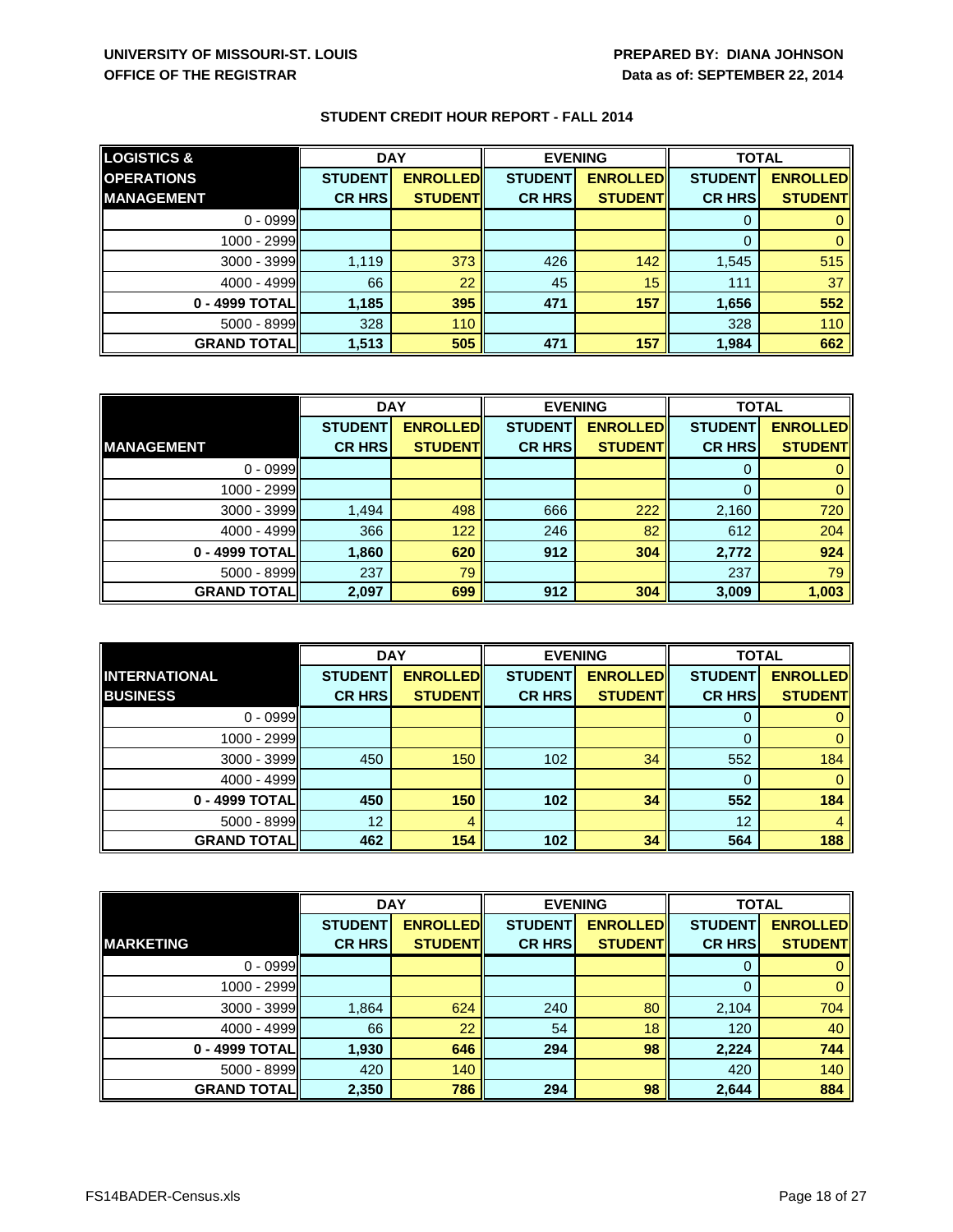|                    | <b>DAY</b>     |                 | <b>EVENING</b> |                 | <b>TOTAL</b>   |                 |
|--------------------|----------------|-----------------|----------------|-----------------|----------------|-----------------|
| <b>ADULT</b>       | <b>STUDENT</b> | <b>ENROLLED</b> | <b>STUDENT</b> | <b>ENROLLED</b> | <b>STUDENT</b> | <b>ENROLLED</b> |
| <b>EDUCATION</b>   | <b>CR HRS</b>  | <b>STUDENT</b>  | <b>CR HRS</b>  | <b>STUDENTI</b> | <b>CR HRS</b>  | <b>STUDENT</b>  |
| $0 - 0999$         |                |                 |                |                 |                |                 |
| $1000 - 2999$      |                |                 |                |                 |                |                 |
| $3000 - 3999$      |                |                 |                |                 | 0              |                 |
| 4000 - 4999        |                |                 |                |                 |                |                 |
| 0 - 4999 TOTAL     |                |                 | $\bf{0}$       |                 |                |                 |
| $5000 - 8999$      | 102            | 34              |                |                 | 102            | 34              |
| <b>GRAND TOTAL</b> | 102            | 34              | 0              |                 | 102            | 34              |

|                    | <b>DAY</b>     |                 |                | <b>EVENING</b>  |                | <b>TOTAL</b>    |  |
|--------------------|----------------|-----------------|----------------|-----------------|----------------|-----------------|--|
| <b>COUNSELOR</b>   | <b>STUDENT</b> | <b>ENROLLED</b> | <b>STUDENT</b> | <b>ENROLLED</b> | <b>STUDENT</b> | <b>ENROLLED</b> |  |
| <b>EDUCATION</b>   | <b>CR HRS</b>  | <b>STUDENTI</b> | <b>CR HRS</b>  | <b>STUDENT</b>  | <b>CR HRS</b>  | <b>STUDENT</b>  |  |
| $0 - 0999$         |                |                 |                |                 |                |                 |  |
| 1000 - 2999        | 6              |                 |                |                 | 6              |                 |  |
| $3000 - 3999$      |                |                 |                |                 | 0              |                 |  |
| $4000 - 4999$      |                |                 |                |                 | $\Omega$       |                 |  |
| 0 - 4999 TOTAL     | 6              |                 | $\bf{0}$       |                 | 6              |                 |  |
| $5000 - 8999$      | 1,051          | 351             |                |                 | 1,051          | 351             |  |
| <b>GRAND TOTAL</b> | 1,057          | 353             | 0              |                 | 1,057          | 353             |  |

|                        | <b>DAY</b>     |                 | <b>EVENING</b> |                 | <b>TOTAL</b>   |                 |
|------------------------|----------------|-----------------|----------------|-----------------|----------------|-----------------|
| <b>EARLY CHILDHOOD</b> | <b>STUDENT</b> | <b>ENROLLED</b> | <b>STUDENT</b> | <b>ENROLLED</b> | <b>STUDENT</b> | <b>ENROLLED</b> |
| <b>EDUCATION</b>       | <b>CR HRS</b>  | <b>STUDENT</b>  | <b>CR HRS</b>  | <b>STUDENT</b>  | <b>CR HRS</b>  | <b>STUDENT</b>  |
| $0 - 0999$             |                |                 |                |                 |                |                 |
| 1000 - 2999            |                |                 |                |                 |                |                 |
| 3000 - 3999            | 160            | 67              | 30             | 10              | 190            | 77              |
| 4000 - 4999            | 141            | 26              | 63             | 21              | 204            | 47              |
| 0 - 4999 TOTAL         | 301            | 93              | 93             | 31              | 394            | 124             |
| $5000 - 8999$          |                |                 |                |                 | 0              |                 |
| <b>GRAND TOTAL</b>     | 301            | 93              | 93             | 31              | 394            | 124             |

|                    | <b>DAY</b>     |                 | <b>EVENING</b> |                 |                | <b>TOTAL</b>    |  |
|--------------------|----------------|-----------------|----------------|-----------------|----------------|-----------------|--|
|                    | <b>STUDENT</b> | <b>ENROLLED</b> | <b>STUDENT</b> | <b>ENROLLED</b> | <b>STUDENT</b> | <b>ENROLLED</b> |  |
| <b>EDUCATION</b>   | <b>CR HRS</b>  | <b>STUDENTI</b> | <b>CR HRS</b>  | <b>STUDENT</b>  | <b>CR HRS</b>  | <b>STUDENT</b>  |  |
| $0 - 0999$         |                |                 |                |                 | 0              |                 |  |
| 1000 - 2999        | 436            | 146             | 33             | 11              | 469            | 157             |  |
| 3000 - 3999        |                |                 |                |                 | 0              |                 |  |
| $4000 - 4999$      | 114            | 19              |                |                 | 114            | 19              |  |
| 0 - 4999 TOTAL     | 550            | 165             | 33             | 11              | 583            | 176             |  |
| 5000 - 8999        | 775            | 368             |                |                 | 775            | 368             |  |
| <b>GRAND TOTAL</b> | 1,325          | 533             | 33             | 11              | 1,358          | 544             |  |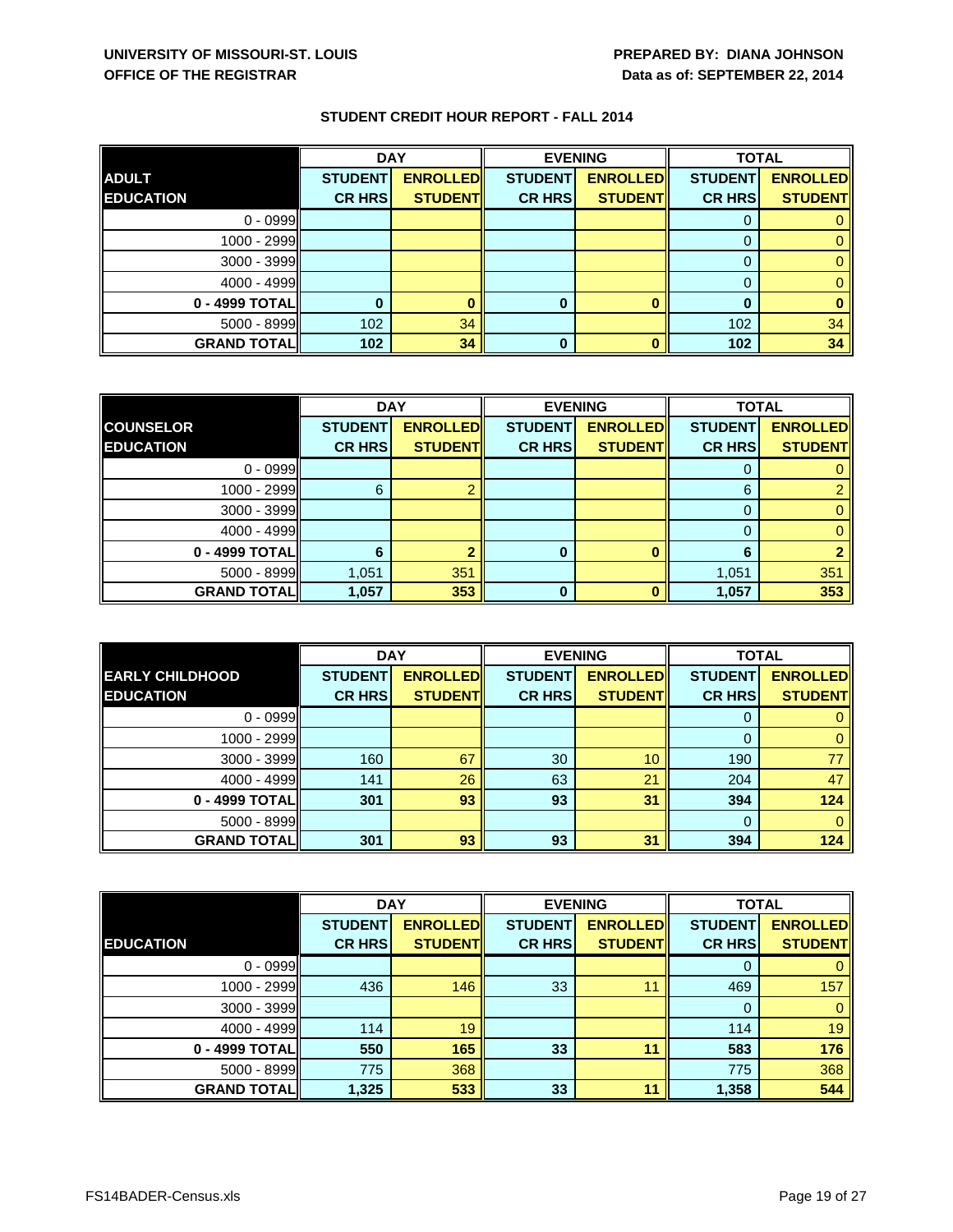|                       | <b>DAY</b>     |                 | <b>EVENING</b> |                 | <b>TOTAL</b>   |                 |
|-----------------------|----------------|-----------------|----------------|-----------------|----------------|-----------------|
| <b>EDUCATIONAL</b>    | <b>STUDENT</b> | <b>ENROLLED</b> | <b>STUDENT</b> | <b>ENROLLED</b> | <b>STUDENT</b> | <b>ENROLLED</b> |
| <b>ADMINISTRATION</b> | <b>CR HRS</b>  | <b>STUDENTI</b> | <b>CR HRS</b>  | <b>STUDENTI</b> | <b>CR HRS</b>  | <b>STUDENT</b>  |
| $0 - 0999$            |                |                 |                |                 |                |                 |
| 1000 - 2999           |                |                 |                |                 |                |                 |
| 3000 - 3999           |                |                 |                |                 |                |                 |
| 4000 - 4999           |                |                 |                |                 |                |                 |
| 0 - 4999 TOTAL        |                |                 |                |                 |                |                 |
| 5000 - 8999           | 378            | 125             |                |                 | 378            | 125             |
| <b>GRAND TOTAL</b>    | 378            | 125             |                |                 | 378            | 125             |

|                    | <b>DAY</b>     |                 | <b>EVENING</b> |                 | <b>TOTAL</b>   |                 |
|--------------------|----------------|-----------------|----------------|-----------------|----------------|-----------------|
| <b>EDUCATIONAL</b> | <b>STUDENT</b> | <b>ENROLLED</b> | <b>STUDENT</b> | <b>ENROLLED</b> | <b>STUDENT</b> | <b>ENROLLED</b> |
| <b>FOUNDATIONS</b> | <b>CR HRS</b>  | <b>STUDENT</b>  | <b>CR HRS</b>  | <b>STUDENT</b>  | <b>CR HRS</b>  | <b>STUDENT</b>  |
| $0 - 0999$         |                |                 |                |                 |                |                 |
| $1000 - 2999$      |                |                 |                |                 |                |                 |
| 3000 - 3999        |                |                 |                |                 | O              |                 |
| $4000 - 4999$      |                |                 |                |                 |                |                 |
| 0 - 4999 TOTAL     |                |                 | 0              |                 | 0              |                 |
| $5000 - 8999$      | 18             | 6               |                |                 | 18             | 6               |
| <b>GRAND TOTAL</b> | 18             |                 | 0              |                 | 18             |                 |

|                    | <b>DAY</b>     |                 | <b>EVENING</b> |                 | <b>TOTAL</b>   |                 |
|--------------------|----------------|-----------------|----------------|-----------------|----------------|-----------------|
| <b>EDUCATIONAL</b> | <b>STUDENT</b> | <b>ENROLLED</b> | <b>STUDENT</b> | <b>ENROLLED</b> | <b>STUDENT</b> | <b>ENROLLED</b> |
| <b>PSYCHOLOGY</b>  | <b>CR HRS</b>  | <b>STUDENT</b>  | <b>CR HRS</b>  | <b>STUDENT</b>  | <b>CR HRS</b>  | <b>STUDENT</b>  |
| $0 - 0999$         |                |                 |                |                 |                |                 |
| 1000 - 2999        | 180            | 60              | 54             | 18              | 234            | 78              |
| 3000 - 3999        | 87             | 29              | 54             | 18              | 141            | 47              |
| 4000 - 4999        |                |                 |                |                 | 0              |                 |
| 0 - 4999 TOTAL     | 267            | 89              | 108            | 36              | 375            | 125             |
| $5000 - 8999$      | 723            | 241             |                |                 | 723            | 241             |
| <b>GRAND TOTAL</b> | 990            | 330             | 108            | 36              | 1,098          | 366             |

|                    | <b>DAY</b>     |                 | <b>EVENING</b> |                 | <b>TOTAL</b>   |                 |
|--------------------|----------------|-----------------|----------------|-----------------|----------------|-----------------|
| <b>EDUCATIONAL</b> | <b>STUDENT</b> | <b>ENROLLED</b> | <b>STUDENT</b> | <b>ENROLLED</b> | <b>STUDENT</b> | <b>ENROLLED</b> |
| <b>RESEARCH</b>    | <b>CR HRS</b>  | <b>STUDENTI</b> | <b>CR HRS</b>  | <b>STUDENT</b>  | <b>CR HRS</b>  | <b>STUDENT</b>  |
| $0 - 0999$         |                |                 |                |                 | O              |                 |
| $1000 - 2999$      |                |                 |                |                 |                |                 |
| 3000 - 3999        |                |                 |                |                 | 0              |                 |
| $4000 - 4999$      |                |                 |                |                 | 0              |                 |
| 0 - 4999 TOTAL     |                |                 |                |                 | 0              |                 |
| 5000 - 8999        | 426            | 142             |                |                 | 426            | 142             |
| <b>GRAND TOTAL</b> | 426            | 142             | $\bf{0}$       |                 | 426            | 142             |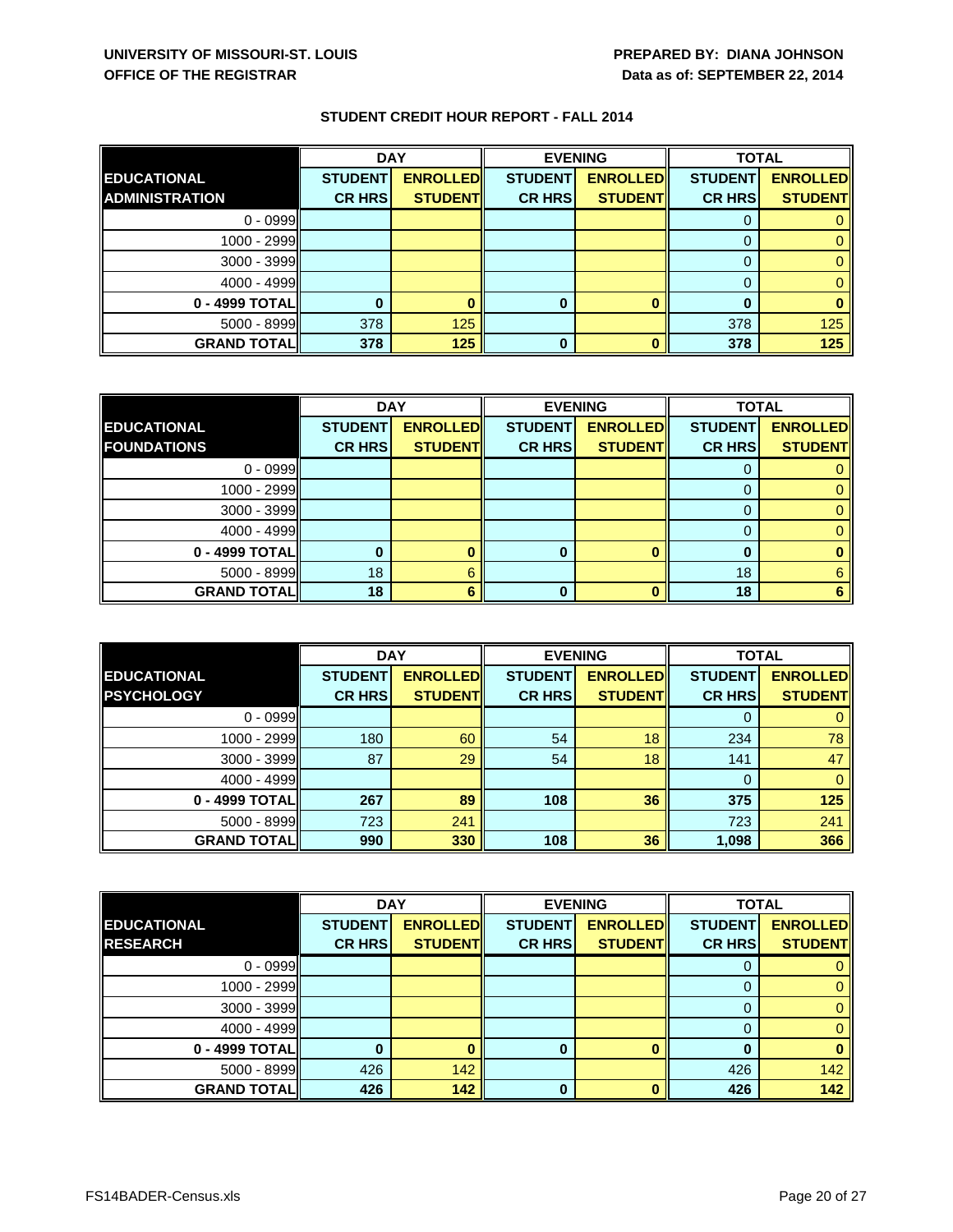|                    | <b>DAY</b>     |                 |                | <b>EVENING</b>  | <b>TOTAL</b>   |                 |
|--------------------|----------------|-----------------|----------------|-----------------|----------------|-----------------|
| <b>EDUCATIONAL</b> | <b>STUDENT</b> | <b>ENROLLED</b> | <b>STUDENT</b> | <b>ENROLLED</b> | <b>STUDENT</b> | <b>ENROLLED</b> |
| <b>TECHNOLOGY</b>  | <b>CR HRS</b>  | <b>STUDENT</b>  | <b>CR HRS</b>  | <b>STUDENT</b>  | <b>CR HRS</b>  | <b>STUDENTI</b> |
| $0 - 0999$         |                |                 |                |                 | O              |                 |
| 1000 - 2999        |                |                 |                |                 |                |                 |
| 3000 - 3999        | 45             | 45              |                |                 | 45             | 45              |
| $4000 - 4999$      |                |                 |                |                 | 0              |                 |
| 0 - 4999 TOTAL     | 45             | 45              |                |                 | 45             | 45              |
| $5000 - 8999$      | 21             |                 |                |                 | 21             |                 |
| <b>GRAND TOTAL</b> | 66             | 52              | 0              |                 | 66             | 52              |

|                    | <b>DAY</b><br><b>EVENING</b> |                 |                | <b>TOTAL</b>    |                |                 |
|--------------------|------------------------------|-----------------|----------------|-----------------|----------------|-----------------|
| <b>ELEMENTARY</b>  | <b>STUDENT</b>               | <b>ENROLLED</b> | <b>STUDENT</b> | <b>ENROLLED</b> | <b>STUDENT</b> | <b>ENROLLED</b> |
| <b>EDUCATION</b>   | <b>CR HRS</b>                | <b>STUDENT</b>  | <b>CR HRS</b>  | <b>STUDENT</b>  | <b>CR HRS</b>  | <b>STUDENT</b>  |
| $0 - 0999$         |                              |                 |                |                 | 0              |                 |
| 1000 - 2999        |                              |                 |                |                 | 0              | 0               |
| $3000 - 3999$      | 510                          | 139             | 98             | 28              | 608            | 167             |
| $4000 - 4999$      | 975                          | 244             | 99             | 33              | 1,074          | 277             |
| 0 - 4999 TOTAL     | 1,485                        | 383             | 197            | 61              | 1,682          | 444             |
| $5000 - 8999$      | 145                          | 49              |                |                 | 145            | 49              |
| <b>GRAND TOTAL</b> | 1,630                        | 432             | 197            | 61              | 1,827          | 493             |

|                             | <b>DAY</b>     |                 | <b>EVENING</b> |                 | <b>TOTAL</b>   |                 |
|-----------------------------|----------------|-----------------|----------------|-----------------|----------------|-----------------|
|                             | <b>STUDENT</b> | <b>ENROLLED</b> | <b>STUDENT</b> | <b>ENROLLED</b> | <b>STUDENT</b> | <b>ENROLLED</b> |
| <b>HEALTH &amp; PHYS ED</b> | <b>CR HRS</b>  | <b>STUDENT</b>  | <b>CR HRS</b>  | <b>STUDENT</b>  | <b>CR HRS</b>  | <b>STUDENT</b>  |
| $0 - 0999$                  |                |                 |                |                 | 0              |                 |
| 1000 - 2999                 |                |                 |                |                 | 0              |                 |
| 3000 - 3999                 |                |                 |                |                 | 0              |                 |
| $4000 - 4999$               |                |                 |                |                 | 0              |                 |
| 0 - 4999 TOTAL              |                |                 | o              |                 | 0              |                 |
| $5000 - 8999$               |                |                 |                |                 | 0              |                 |
| <b>GRAND TOTAL</b>          |                |                 |                |                 | n              |                 |

|                         | <b>DAY</b>     |                 |                | <b>EVENING</b>  |                | <b>TOTAL</b>    |  |
|-------------------------|----------------|-----------------|----------------|-----------------|----------------|-----------------|--|
|                         | <b>STUDENT</b> | <b>ENROLLED</b> | <b>STUDENT</b> | <b>ENROLLED</b> | <b>STUDENT</b> | <b>ENROLLED</b> |  |
| <b>HIGHER EDUCATION</b> | <b>CR HRS</b>  | <b>STUDENT</b>  | <b>CR HRS</b>  | <b>STUDENT</b>  | <b>CR HRS</b>  | <b>STUDENT</b>  |  |
| $0 - 0999$              |                |                 |                |                 | 0              |                 |  |
| 1000 - 2999             |                |                 |                |                 | 0              |                 |  |
| 3000 - 3999             |                |                 |                |                 | $\Omega$       |                 |  |
| $4000 - 4999$           |                |                 |                |                 | 0              |                 |  |
| 0 - 4999 TOTAL          |                |                 |                |                 |                |                 |  |
| 5000 - 8999             | 219            | 73              |                |                 | 219            | 73              |  |
| <b>GRAND TOTAL</b>      | 219            | 73              | 0              |                 | 219            | 73              |  |

|                      | DAY            |                  | <b>EVENING</b>      |  | <b>TOTAL</b> |                     |  |
|----------------------|----------------|------------------|---------------------|--|--------------|---------------------|--|
|                      | <b>STUDENT</b> | <b>ENROLLEDI</b> | STUDENTI ENROLLEDII |  |              | STUDENTI ENROLLEDII |  |
| FS14BADER-Census.xls |                |                  |                     |  |              | Page 21 of 27       |  |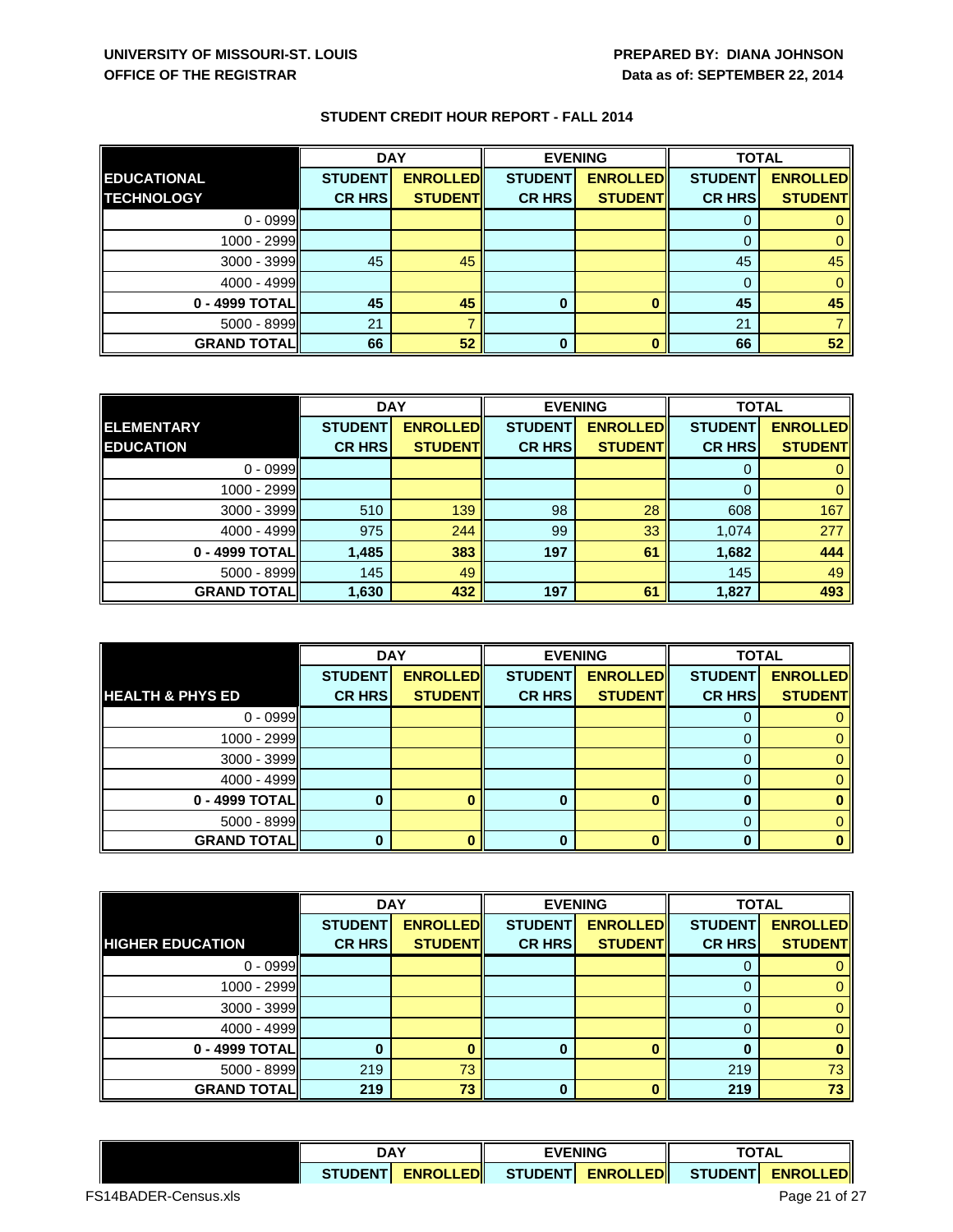| <b>MIDDLE EDUCATION</b> | <b>CR HRS</b> | <b>STUDENTI</b> | <b>CR HRS</b> | <b>STUDENT</b> | <b>CR HRS</b> | <b>STUDENT</b> |
|-------------------------|---------------|-----------------|---------------|----------------|---------------|----------------|
| $0 - 0999$              |               |                 |               |                |               |                |
| $1000 - 2999$           |               |                 |               |                |               |                |
| $3000 - 3999$           |               |                 |               |                |               |                |
| $4000 - 4999$           | 204           | 68              |               |                | 204           | 68             |
| 0 - 4999 TOTALI         | 204           | 68              |               |                | 204           | 68             |
| $5000 - 8999$           |               |                 |               |                |               |                |
| <b>GRAND TOTALI</b>     | 204           | 68              |               |                | 204           | 68             |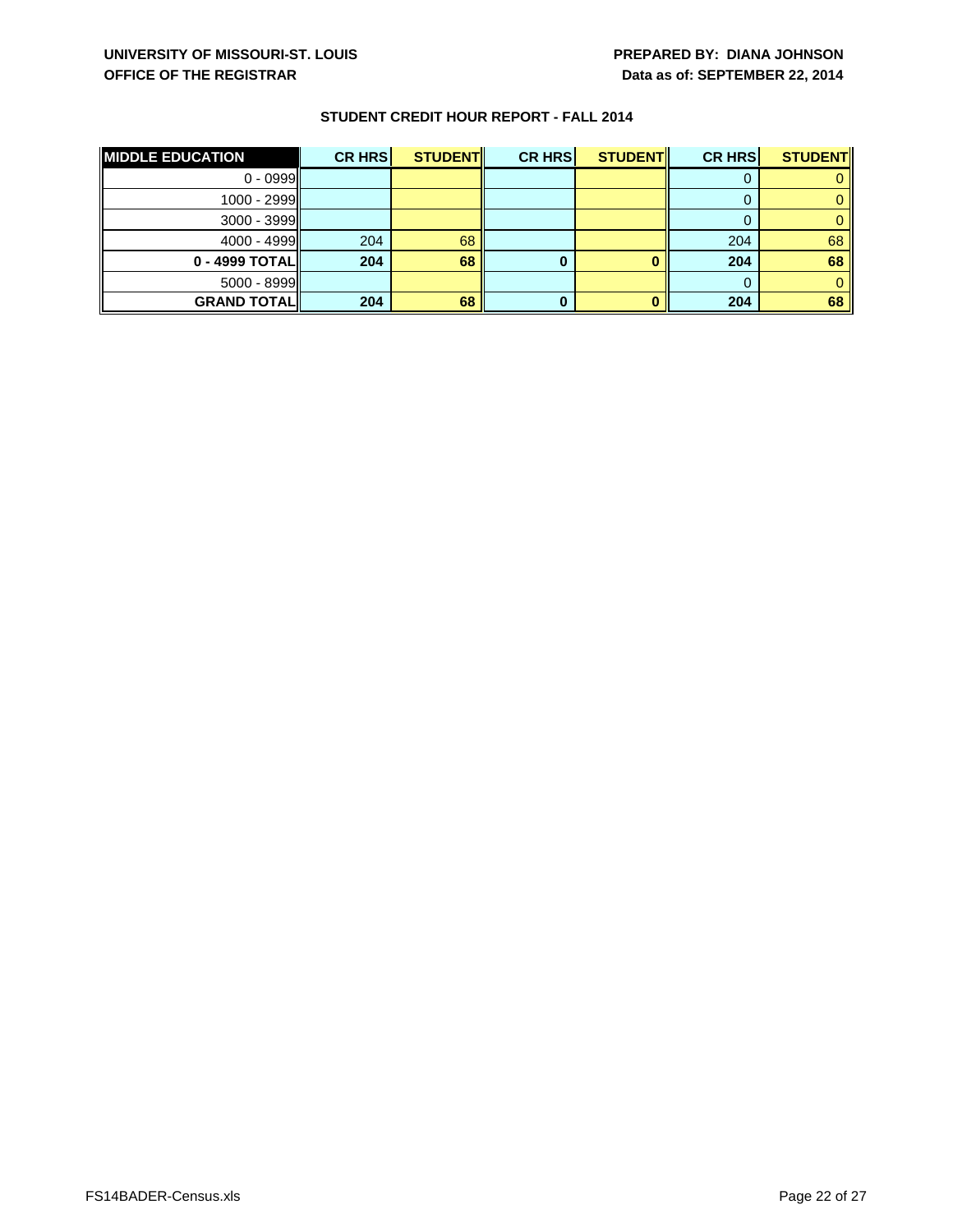|                    | <b>DAY</b><br><b>EVENING</b> |                 |                | <b>TOTAL</b>    |                |                 |
|--------------------|------------------------------|-----------------|----------------|-----------------|----------------|-----------------|
| <b>PHYSICAL</b>    | <b>STUDENT</b>               | <b>ENROLLED</b> | <b>STUDENT</b> | <b>ENROLLED</b> | <b>STUDENT</b> | <b>ENROLLED</b> |
| <b>EDUCATION</b>   | <b>CR HRS</b>                | <b>STUDENTI</b> | <b>CR HRS</b>  | <b>STUDENTI</b> | <b>CR HRS</b>  | <b>STUDENT</b>  |
| $0 - 0999$         |                              |                 |                |                 |                |                 |
| 1000 - 2999        | 69                           | 23              |                |                 | 69             | 23              |
| 3000 - 3999        | 934                          | 263             |                |                 | 934            | 263             |
| 4000 - 4999        | 68                           | 16              |                |                 | 68             | 16              |
| 0 - 4999 TOTAL     | 1,071                        | 302             | 0              |                 | 1,071          | 302             |
| $5000 - 8999$      |                              |                 |                |                 | 0              |                 |
| <b>GRAND TOTAL</b> | 1,071                        | 302             | $\bf{0}$       |                 | 1,071          | 302             |

|                     | <b>DAY</b><br><b>EVENING</b> |                 | <b>TOTAL</b>   |                 |                |                 |
|---------------------|------------------------------|-----------------|----------------|-----------------|----------------|-----------------|
| <b>SECONDARY</b>    | <b>STUDENT</b>               | <b>ENROLLED</b> | <b>STUDENT</b> | <b>ENROLLED</b> | <b>STUDENT</b> | <b>ENROLLED</b> |
| <b>EDUCATION</b>    | <b>CR HRS</b>                | <b>STUDENT</b>  | <b>CR HRS</b>  | <b>STUDENT</b>  | <b>CR HRS</b>  | <b>STUDENT</b>  |
| $0 - 0999$          |                              |                 |                |                 |                |                 |
| 1000 - 2999         |                              |                 |                |                 | 0              |                 |
| $3000 - 3999$       | 3                            |                 |                |                 | 3              |                 |
| $4000 - 4999$       | 494                          | 131             | 57             | 19              | 551            | 150             |
| 0 - 4999 TOTAL      | 497                          | 132             | 57             | 19              | 554            | 151             |
| $5000 - 8999$       | 90                           | 29              |                |                 | 90             | 29              |
| <b>GRAND TOTALI</b> | 587                          | 161             | 57             | 19              | 644            | 180             |

|                    |                | <b>DAY</b><br><b>EVENING</b> |                | <b>TOTAL</b>    |                |                 |
|--------------------|----------------|------------------------------|----------------|-----------------|----------------|-----------------|
| <b>SPECIAL</b>     | <b>STUDENT</b> | <b>ENROLLED</b>              | <b>STUDENT</b> | <b>ENROLLED</b> | <b>STUDENT</b> | <b>ENROLLED</b> |
| <b>EDUCATION</b>   | <b>CR HRS</b>  | <b>STUDENT</b>               | <b>CR HRS</b>  | <b>STUDENT</b>  | <b>CR HRS</b>  | <b>STUDENT</b>  |
| $0 - 0999$         |                |                              |                |                 | 0              |                 |
| 1000 - 2999        |                |                              |                |                 | $\mathbf{0}$   |                 |
| 3000 - 3999        | 495            | 165                          | 144            | 48              | 639            | 213             |
| $4000 - 4999$      | 282            | 70                           | 258            | 86              | 540            | 156             |
| 0 - 4999 TOTAL     | 777            | 235                          | 402            | 134             | 1,179          | 369             |
| $5000 - 8999$      | 262            | 88                           |                |                 | 262            | 88              |
| <b>GRAND TOTAL</b> | 1,039          | 323                          | 402            | 134             | 1,441          | 457             |

|                                    | <b>DAY</b>                      |                                     | <b>EVENING</b>                  |                                    | <b>TOTAL</b>                    |                                    |
|------------------------------------|---------------------------------|-------------------------------------|---------------------------------|------------------------------------|---------------------------------|------------------------------------|
| <b>TEACHER</b><br><b>EDUCATION</b> | <b>STUDENT</b><br><b>CR HRS</b> | <b>ENROLLEDI</b><br><b>STUDENTI</b> | <b>STUDENT</b><br><b>CR HRS</b> | <b>ENROLLED</b><br><b>STUDENTI</b> | <b>STUDENT</b><br><b>CR HRS</b> | <b>ENROLLED</b><br><b>STUDENTI</b> |
| $0 - 0999$                         |                                 |                                     |                                 |                                    | 0                               |                                    |
| 1000 - 2999                        | 189                             | 63                                  | 57                              | 19                                 | 246                             | 82                                 |
| $3000 - 3999$                      | 169                             | 66                                  | 97                              | 39                                 | 266                             | 105                                |
| $4000 - 4999$                      | 78                              | 26                                  | 66                              | 22                                 | 144                             | 48                                 |
| 0 - 4999 TOTALI                    | 436                             | 155                                 | 220                             | 80                                 | 656                             | 235                                |
| 5000 - 8999                        | 696                             | 232                                 |                                 |                                    | 696                             | 232                                |
| <b>GRAND TOTALI</b>                | 1,132                           | 387                                 | 220                             | 80                                 | 1,352                           | 467                                |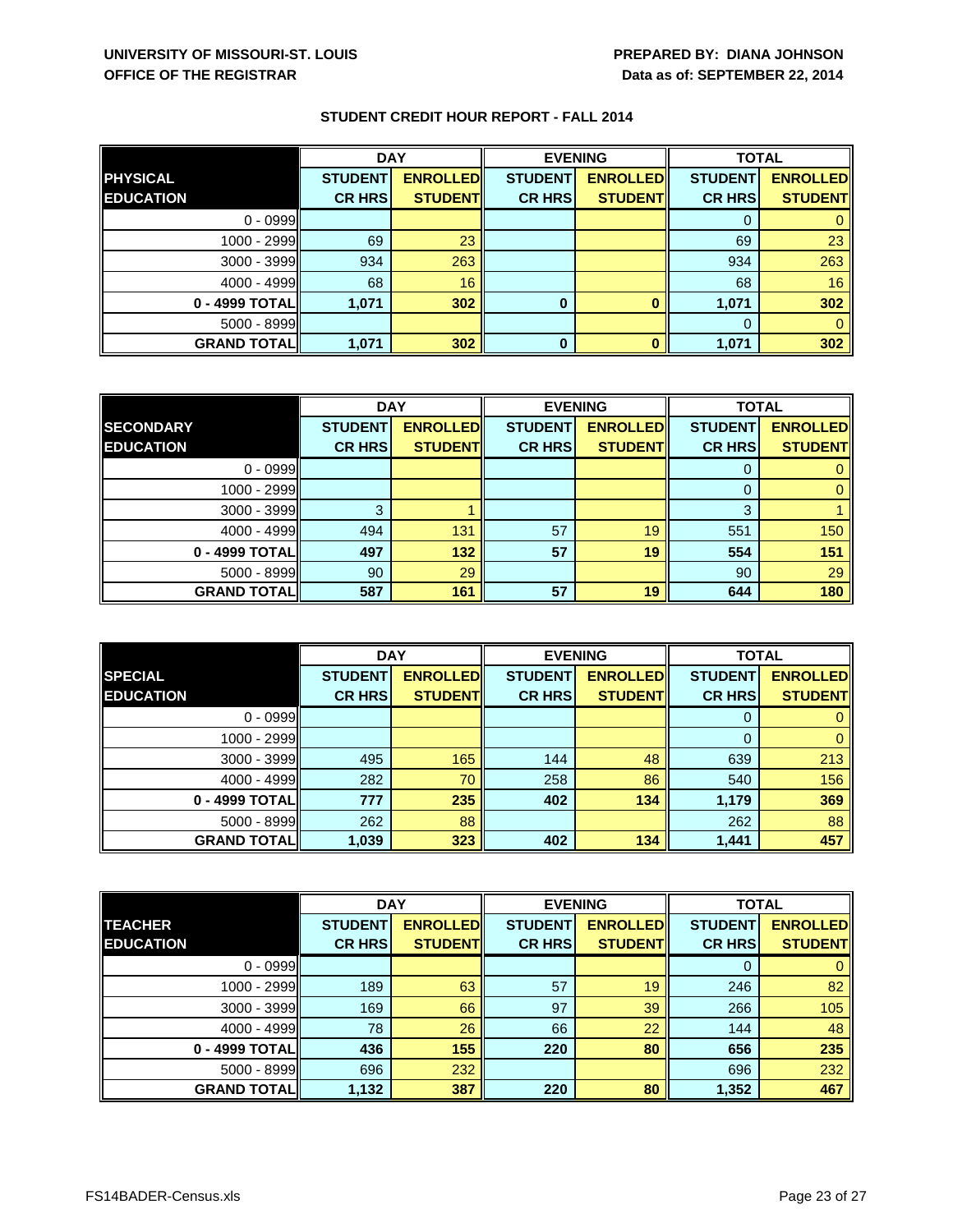|                           |                | <b>DAY</b>      |                | <b>EVENING</b>  |                | <b>TOTAL</b>    |  |
|---------------------------|----------------|-----------------|----------------|-----------------|----------------|-----------------|--|
| <b>TOTAL COLLEGE OF</b>   | <b>STUDENT</b> | <b>ENROLLED</b> | <b>STUDENT</b> | <b>ENROLLED</b> | <b>STUDENT</b> | <b>ENROLLED</b> |  |
| <b>ARTS &amp; SCIENCE</b> | <b>CR HRS</b>  | <b>STUDENT</b>  | <b>CR HRS</b>  | <b>STUDENT</b>  | <b>CR HRS</b>  | <b>STUDENT</b>  |  |
| $0 - 0999$                | 186            | 62              | 75             | 25              | 261            | 87              |  |
| $1000 - 2999$             | 38,336         | 12,343          | 4,543          | 1,366           | 42,879         | 13,709          |  |
| $3000 - 3999$             | 8,657          | 2,938           | 1,064          | 359             | 9,721          | 3,297           |  |
| $4000 - 4999$             | 5,165          | 1,816           | 1,393          | 462             | 6,558          | 2,278           |  |
| 0 - 4999 TOTAL            | 52,344         | 17,159          | 7,075          | 2,212           | 59,419         | 19,371          |  |
| $5000 - 8999$             | 4,628          | 1,726           | 0              |                 | 4,628          | 1,726           |  |
| <b>GRAND TOTALI</b>       | 56,972         | 18,885          | 7,075          | 2,212           | 64,047         | 21,097          |  |

|                                | <b>DAY</b>     |                 | <b>EVENING</b> |                 | <b>TOTAL</b>   |                  |
|--------------------------------|----------------|-----------------|----------------|-----------------|----------------|------------------|
| <b>TOTAL COLLEGE OF</b>        | <b>STUDENT</b> | <b>ENROLLED</b> | <b>STUDENT</b> | <b>ENROLLED</b> | <b>STUDENT</b> | <b>ENROLLEDI</b> |
| <b>BUSINESS ADMINISTRATION</b> | <b>CR HRS</b>  | <b>STUDENT</b>  | <b>CR HRS</b>  | <b>STUDENT</b>  | <b>CR HRS</b>  | <b>STUDENT</b>   |
| $0 - 0999$                     |                |                 |                |                 |                |                  |
| $1000 - 2999$                  | 4,149          | 1,383           | 960            | 320             | 5,109          | 1,703            |
| $3000 - 3999$                  | 7,529          | 2,526           | 2,792          | 934             | 10,321         | 3,460            |
| $4000 - 4999$                  | 540            | 180             | 699            | 233             | 1,239          | 413              |
| 0 - 4999 TOTAL                 | 12,218         | 4,089           | 4,451          | 1,487           | 16,669         | 5,576            |
| 5000 - 8999                    | 2,973          | 999             | 0              | 0               | 2,973          | 999              |
| <b>GRAND TOTALI</b>            | 15,191         | 5,088           | 4,451          | 1,487           | 19,642         | 6,575            |

|                                             | <b>DAY</b>     |                 | <b>EVENING</b> |                                    | <b>TOTAL</b>   |                                   |
|---------------------------------------------|----------------|-----------------|----------------|------------------------------------|----------------|-----------------------------------|
| <b>TOTAL COLLEGE OF</b><br><b>EDUCATION</b> | <b>STUDENT</b> | <b>ENROLLED</b> | <b>STUDENT</b> | <b>ENROLLED</b><br><b>STUDENTI</b> | <b>STUDENT</b> | <b>ENROLLED</b><br><b>STUDENT</b> |
|                                             | <b>CR HRS</b>  | <b>STUDENT</b>  | <b>CR HRS</b>  |                                    | <b>CR HRS</b>  |                                   |
| $0 - 0999$                                  |                | O               |                | O                                  | 0              |                                   |
| 1000 - 2999                                 | 880            | 294             | 144            | 48                                 | 1,024          | 342                               |
| $3000 - 3999$                               | 2,403          | 775             | 423            | 143                                | 2,826          | 918                               |
| $4000 - 4999$                               | 2,356          | 600             | 543            | 181                                | 2,899          | 781                               |
| 0 - 4999 TOTAL                              | 5,639          | 1,669           | 1,110          | 372                                | 6,749          | 2,041                             |
| $5000 - 8999$                               | 4,906          | 1,745           | $\Omega$       | 0                                  | 4,906          | 1,745                             |
| <b>GRAND TOTAL</b>                          | 10,545         | 3,414           | 1,110          | 372                                | 11,655         | 3,786                             |

|                              | <b>DAY</b>     |                 | <b>EVENING</b> |                  | <b>TOTAL</b>   |                 |
|------------------------------|----------------|-----------------|----------------|------------------|----------------|-----------------|
| <b>TOTAL COLLEGE OF</b>      | <b>STUDENT</b> | <b>ENROLLED</b> | <b>STUDENT</b> | <b>ENROLLEDI</b> | <b>STUDENT</b> | <b>ENROLLED</b> |
| <b>FINE ARTS &amp; COMM.</b> | <b>CR HRS</b>  | <b>STUDENT</b>  | <b>CR HRS</b>  | <b>STUDENT</b>   | <b>CR HRS</b>  | <b>STUDENT</b>  |
| $0 - 0999$                   |                |                 |                |                  | O              |                 |
| $1000 - 2999$                | 7,577          | 2,853           | 522            | 190              | 8,099          | 3,043           |
| $3000 - 3999$                | 2,588          | 912             | 102            | 34               | 2,690          | 946             |
| $4000 - 4999$                | 528            | 175             | 0              |                  | 528            | 175             |
| 0 - 4999 TOTAL               | 10,693         | 3,940           | 624            | 224              | 11,317         | 4,164           |
| 5000 - 8999                  | 168            | 58              | 0              |                  | 168            | 58              |
| <b>GRAND TOTAL</b>           | 10,861         | 3,998           | 624            | 224              | 11,485         | 4,222           |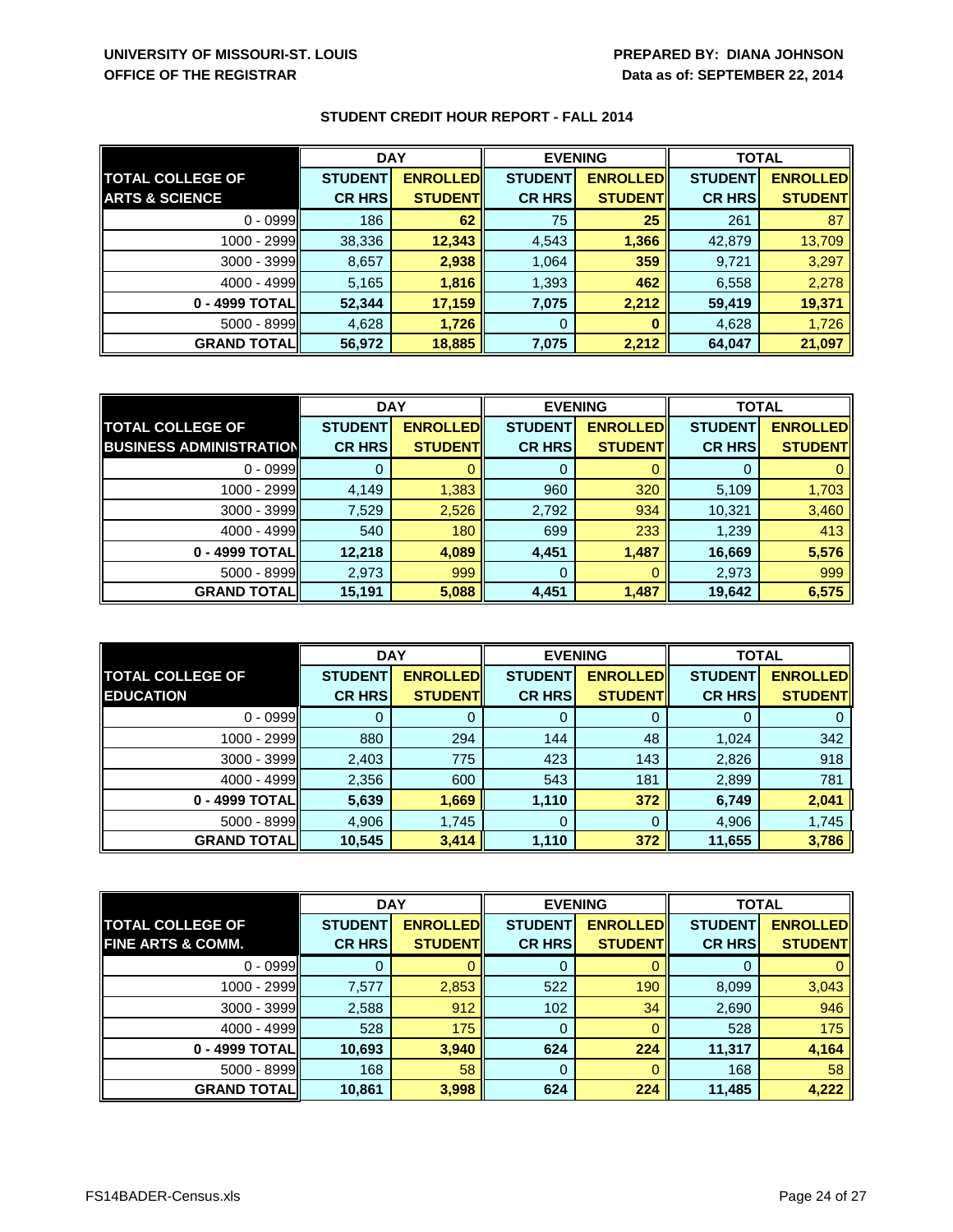|                             | <b>DAY</b>     |                 | <b>EVENING</b> |                 | <b>TOTAL</b>   |                 |
|-----------------------------|----------------|-----------------|----------------|-----------------|----------------|-----------------|
| <b>UMSL/WU ENGINEERING</b>  | <b>STUDENT</b> | <b>ENROLLED</b> | <b>STUDENT</b> | <b>ENROLLED</b> | <b>STUDENT</b> | <b>ENROLLED</b> |
| <b>PRE-ENGINEERING INC</b>  | <b>CR HRS</b>  | <b>STUDENT</b>  | <b>CR HRS</b>  | <b>STUDENT</b>  | <b>CR HRS</b>  | <b>STUDENT</b>  |
| 0 - 0999 Pre-Engineering    |                |                 |                |                 | 0              |                 |
| 1000 - 2999 Pre-Engineering |                |                 |                |                 | $\mathbf 0$    |                 |
| $0 - 0999$                  |                |                 |                |                 | 0              |                 |
| 1000 - 2999                 | 231            | 113             | 579            | 226             | 810            | 339             |
| 3000 - 3999                 |                |                 | 904            | 307             | 904            | 307             |
| 4000 - 4999                 | 3              |                 | 869            | 331             | 872            | 332             |
| 0 - 4999 TOTAL              | 234            | 114             | 2,352          | 864             | 2,586          | 978             |
| 5000 - 8999                 |                |                 |                |                 | $\Omega$       |                 |
| <b>GRAND TOTAL</b>          | 234            | 114             | 2,352          | 864             | 2,586          | 978             |

|                         | <b>DAY</b>     |                 | <b>EVENING</b> |                 | <b>TOTAL</b>   |                 |
|-------------------------|----------------|-----------------|----------------|-----------------|----------------|-----------------|
| <b>TOTAL COLLEGE OF</b> | <b>STUDENT</b> | <b>ENROLLED</b> | <b>STUDENT</b> | <b>ENROLLED</b> | <b>STUDENT</b> | <b>ENROLLED</b> |
| <b>NURSING</b>          | <b>CR HRS</b>  | <b>STUDENT</b>  | <b>CR HRS</b>  | <b>STUDENT</b>  | <b>CR HRS</b>  | <b>STUDENT</b>  |
| $0 - 0999$              |                |                 |                |                 |                |                 |
| 1000 - 2999             | 480            | 197             | 221            | 84              | 701            | 281             |
| 3000 - 3999             | 3,941          | 1,081           | 834            | 229             | 4,775          | 1,310           |
| 4000 - 4999             | 460            | 92              | 114            | 19              | 574            | 111             |
| 0 - 4999 TOTAL          | 4,881          | 1,370           | 1,169          | 332             | 6,050          | 1,702           |
| $5000 - 8999$           | 1,136          | 376             |                |                 | 1,136          | 376             |
| <b>GRAND TOTAL</b>      | 6,017          | 1,746           | 1,169          | 332             | 7,186          | 2,078           |

|                         | <b>DAY</b>     |                 | <b>EVENING</b> |                  | <b>TOTAL</b>   |                 |
|-------------------------|----------------|-----------------|----------------|------------------|----------------|-----------------|
| <b>TOTAL COLLEGE OF</b> | <b>STUDENT</b> | <b>ENROLLED</b> | <b>STUDENT</b> | <b>ENROLLEDI</b> | <b>STUDENT</b> | <b>ENROLLED</b> |
| <b>OPTOMETRY</b>        | <b>CR HRS</b>  | <b>STUDENT</b>  | <b>CR HRS</b>  | <b>STUDENT</b>   | <b>CR HRS</b>  | <b>STUDENTI</b> |
| $0 - 0999$              |                |                 |                |                  | Ü              |                 |
| $1000 - 2999$           |                |                 |                |                  |                |                 |
| $3000 - 3999$           |                |                 |                |                  | 0              |                 |
| $4000 - 4999$           |                |                 |                |                  | 0              |                 |
| 0 - 4999 TOTAL          |                |                 |                |                  |                |                 |
| 5000 - 8999             | 3,584          | 1,005           |                |                  | 3,584          | 1,005           |
| <b>GRAND TOTAL</b>      | 3,584          | 1,005           |                |                  | 3,584          | 1,005           |

|                    | <b>DAY</b>     |                 | <b>EVENING</b> |                 | <b>TOTAL</b>   |                 |
|--------------------|----------------|-----------------|----------------|-----------------|----------------|-----------------|
| <b>TOTAL</b>       | <b>STUDENT</b> | <b>ENROLLED</b> | <b>STUDENT</b> | <b>ENROLLED</b> | <b>STUDENT</b> | <b>ENROLLED</b> |
| <b>GRADUATE</b>    | <b>CR HRS</b>  | <b>STUDENTI</b> | <b>CR HRS</b>  | <b>STUDENT</b>  | <b>CR HRS</b>  | <b>STUDENT</b>  |
| $0 - 0999$         |                |                 |                |                 | 0              |                 |
| $1000 - 2999$      |                |                 |                |                 | 0              |                 |
| $3000 - 3999$      |                |                 |                |                 | 0              |                 |
| $4000 - 4999$      |                |                 |                |                 | $\Omega$       |                 |
| 0 - 4999 TOTAL     |                |                 | 0              |                 | 0              |                 |
| 5000 - 8999        | 405            | 161             |                |                 | 405            | 161             |
| <b>GRAND TOTAL</b> | 405            | 161             | <sup>0</sup>   |                 | 405            | 161             |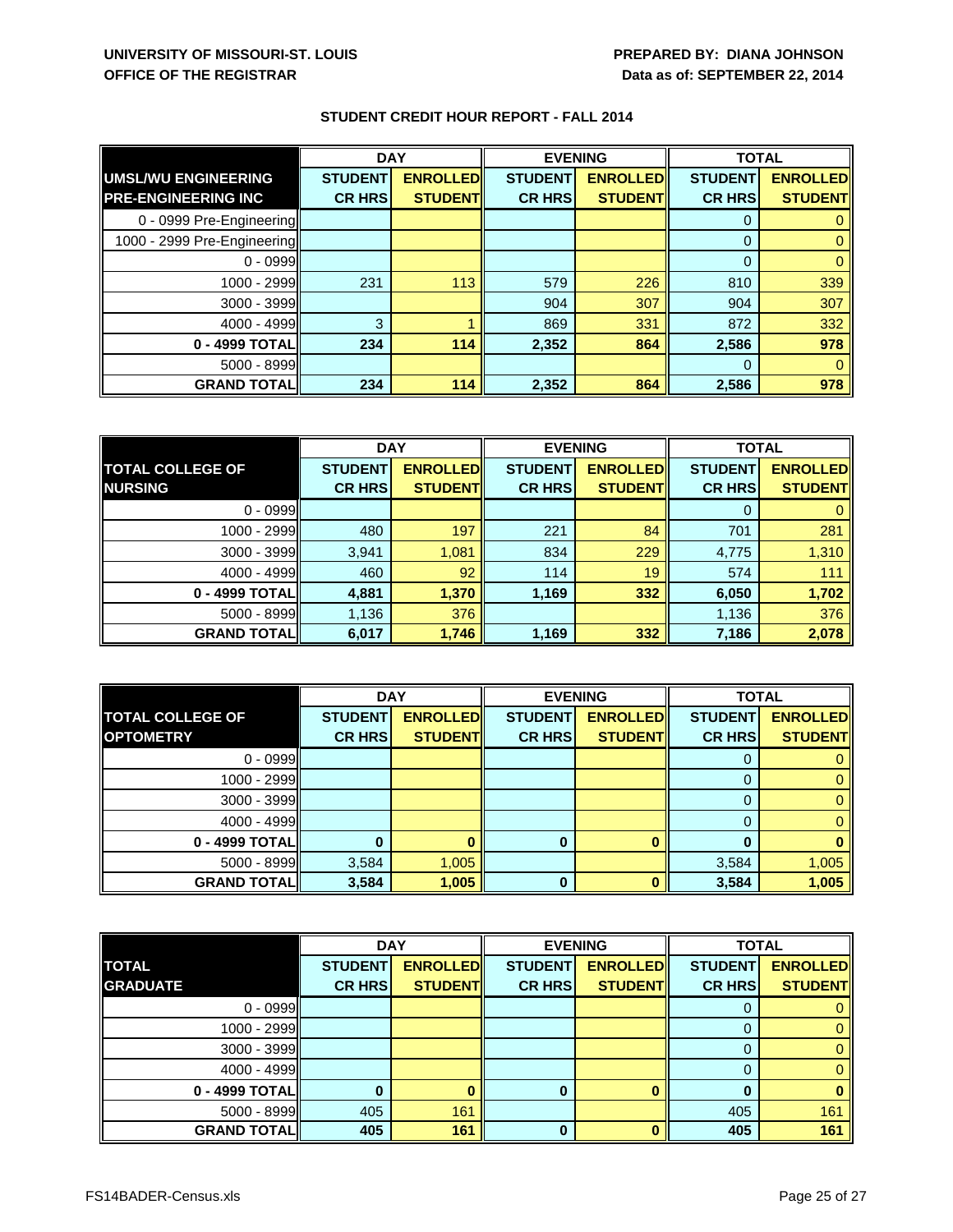|                         | <b>DAY</b>     |                 | <b>EVENING</b> |                 | <b>TOTAL</b>   |                 |
|-------------------------|----------------|-----------------|----------------|-----------------|----------------|-----------------|
| TOTAL AIR &             | <b>STUDENT</b> | <b>ENROLLED</b> | <b>STUDENT</b> | <b>ENROLLED</b> | <b>STUDENT</b> | <b>ENROLLED</b> |
| <b>MILITARY SCIENCE</b> | <b>CR HRS</b>  | <b>STUDENTI</b> | <b>CR HRS</b>  | <b>STUDENTI</b> | <b>CR HRSI</b> | <b>STUDENT</b>  |
| $0 - 0999$              |                |                 |                |                 |                |                 |
| $1000 - 2999$           |                |                 |                |                 |                |                 |
| $3000 - 3999$           |                |                 |                |                 |                |                 |
| $4000 - 4999$           |                |                 |                |                 |                |                 |
| 0 - 4999 TOTAL          |                |                 |                |                 | 0              |                 |
| $5000 - 8999$           |                |                 |                |                 |                |                 |
| <b>GRAND TOTAL</b>      |                |                 |                |                 | 0              |                 |

|                    | <b>DAY</b>     |                 | <b>EVENING</b> |                 | <b>TOTAL</b>   |                 |
|--------------------|----------------|-----------------|----------------|-----------------|----------------|-----------------|
|                    | <b>STUDENT</b> | <b>ENROLLED</b> | <b>STUDENT</b> | <b>ENROLLED</b> | <b>STUDENT</b> | <b>ENROLLED</b> |
| <b>TOTAL CO-OP</b> | <b>CR HRS</b>  | <b>STUDENT</b>  | <b>CR HRS</b>  | <b>STUDENT</b>  | <b>CR HRS</b>  | <b>STUDENT</b>  |
| $0 - 0999$         |                |                 |                |                 |                |                 |
| 1000 - 2999        | 30             | 10              |                |                 | 30             | 10 <sup>1</sup> |
| $3000 - 3999$      | 48             |                 |                |                 | 48             |                 |
| 4000 - 4999        | 242            | 34              |                |                 | 242            | 34              |
| 0 - 4999 TOTAL     | 320            | 48              | 0              |                 | 320.0          | 48              |
| $5000 - 8999$      | 12             |                 |                |                 | 12             |                 |
| <b>GRAND TOTAL</b> | 332            | 50              | 0              |                 | 332            | 50              |

|                        | <b>DAY</b>     |                 | <b>EVENING</b> |                 | <b>TOTAL</b>   |                 |
|------------------------|----------------|-----------------|----------------|-----------------|----------------|-----------------|
|                        | <b>STUDENT</b> | <b>ENROLLED</b> | <b>STUDENT</b> | <b>ENROLLED</b> | <b>STUDENT</b> | <b>ENROLLED</b> |
| <b>TOTAL ON CAMPUS</b> | <b>CR HRS</b>  | <b>STUDENTI</b> | <b>CR HRS</b>  | <b>STUDENTI</b> | <b>CR HRS</b>  | <b>STUDENT</b>  |
| $0 - 0999$             | 186            | 62              | 75             | 25              | 261            | 87              |
| $1000 - 2999$          | 51,683         | 17,193          | 6,969          | 2,234           | 58,652         | 19,427          |
| $3000 - 3999$          | 25,166         | 8,236           | 6,119          | 2,006           | 31,285         | 10,242          |
| $4000 - 4999$          | 9,294          | 2,898           | 3,618          | 1,226           | 12,912         | 4,124           |
| 0 - 4999 TOTAL         | 86,329         | 28,389          | 16,781         | 5,491           | 103,110        | 33,880          |
| $5000 - 8999$          | 17,812         | 6,072           |                |                 | 17,812         | 6,072           |
| <b>GRAND TOTAL</b>     | 104,141        | 34,461          | 16,781         | 5,491           | 120,922        | 39,952          |

| <b>TOTAL OFF CAMPUS</b> | <b>DAY</b>     |                 | <b>EVENING</b> |                 | <b>TOTAL</b>   |                 |
|-------------------------|----------------|-----------------|----------------|-----------------|----------------|-----------------|
| <b>CREDIT HOURS BY</b>  | <b>STUDENT</b> | <b>ENROLLED</b> | <b>STUDENT</b> | <b>ENROLLED</b> | <b>STUDENT</b> | <b>ENROLLED</b> |
| <b>COURSE LEVEL</b>     | <b>CR HRS</b>  | <b>STUDENT</b>  | <b>CR HRS</b>  | <b>STUDENTI</b> | <b>CR HRS</b>  | <b>STUDENTI</b> |
| $0 - 0999$              |                |                 |                |                 | 0              |                 |
| $1000 - 2999$           | 25,158         | 6,724           | 740            | 202             | 25,898         | 6,926           |
| $3000 - 3999$           | 252            | 84              |                |                 | 252            | 84              |
| $4000 - 4999$           | 460            | 144             |                |                 | 460            | 144             |
| 0 - 4999 TOTAL          | 25,870         | 6,952           | 740            | 202             | 26,610         | 7,154           |
| $5000 - 8999$           | 2,062          | 1,150           |                |                 | 2,062          | 1,150           |
| <b>GRAND TOTAL</b>      | 27,932         | 8,102           | 740            | 202             | 28,672         | 8,304           |